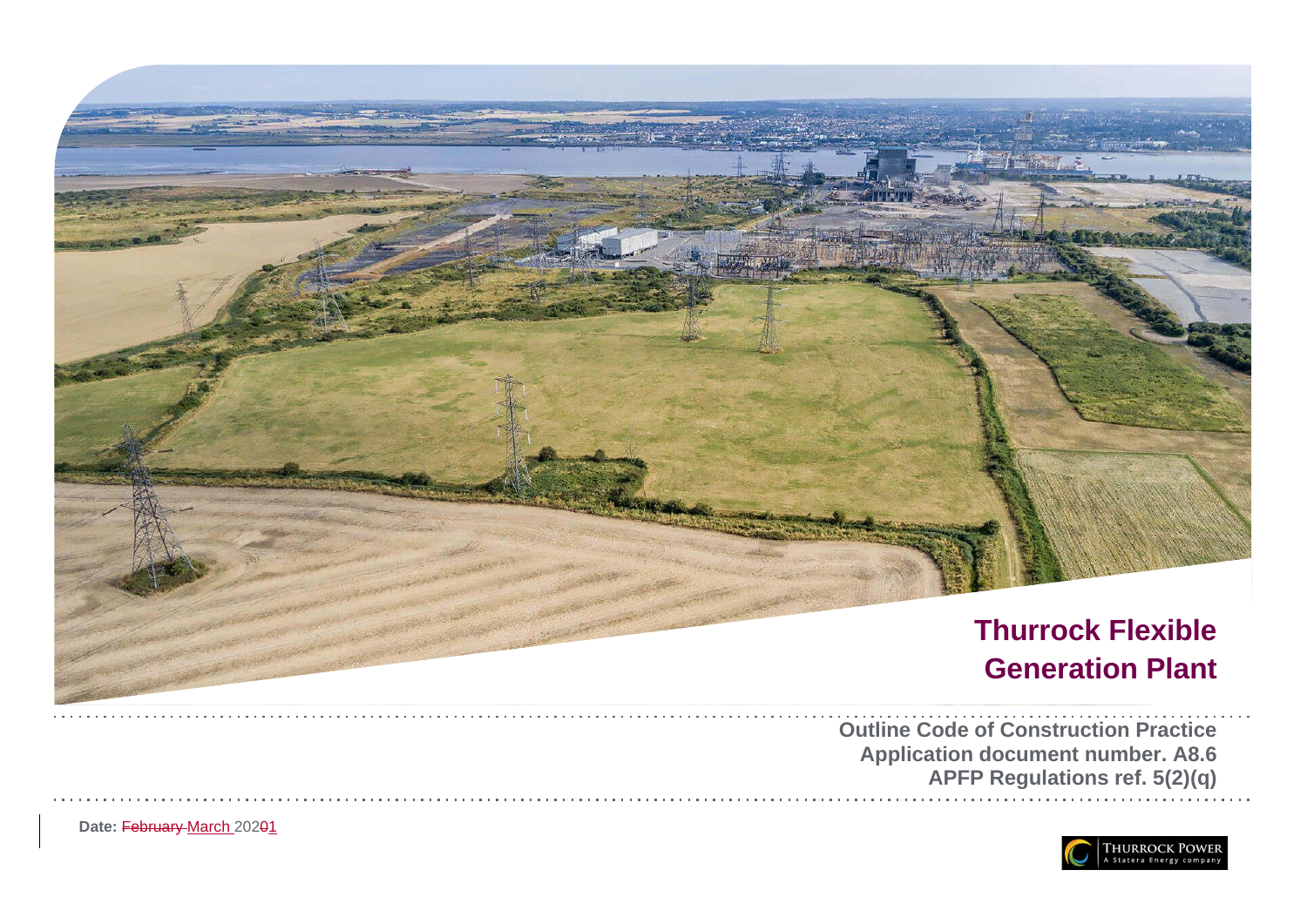**Field Code** 



#### **Outline Code of Construction Practice**

**Document ref. A8.6**

**APFP Regulations ref. 5(2)(q)**

Report Number: OXF10872

Version: FinalPost-submission rev. 1

Date: February March 20201

This report is also downloadable from the Thurrock Flexible Generation Plant website at: [http://www.thurrockpower.co.uk](http://www.thurrockpower.co.uk/)

Thurrock Power Ltd

1st Floor

145 Kensington Church Street

London W8 7LP

**Copyright © RPS**

The material presented in this report is confidential. This report has been prepared for the exclusive use of Thurrock Power Ltd and will not be distributed or made available to any other company or person without the knowledge and written consent of RPS.

Prepared by: Clare Russell Contributors: Anna Gillespie, David Gabb

Checked by: Tom Dearing, Dan Smyth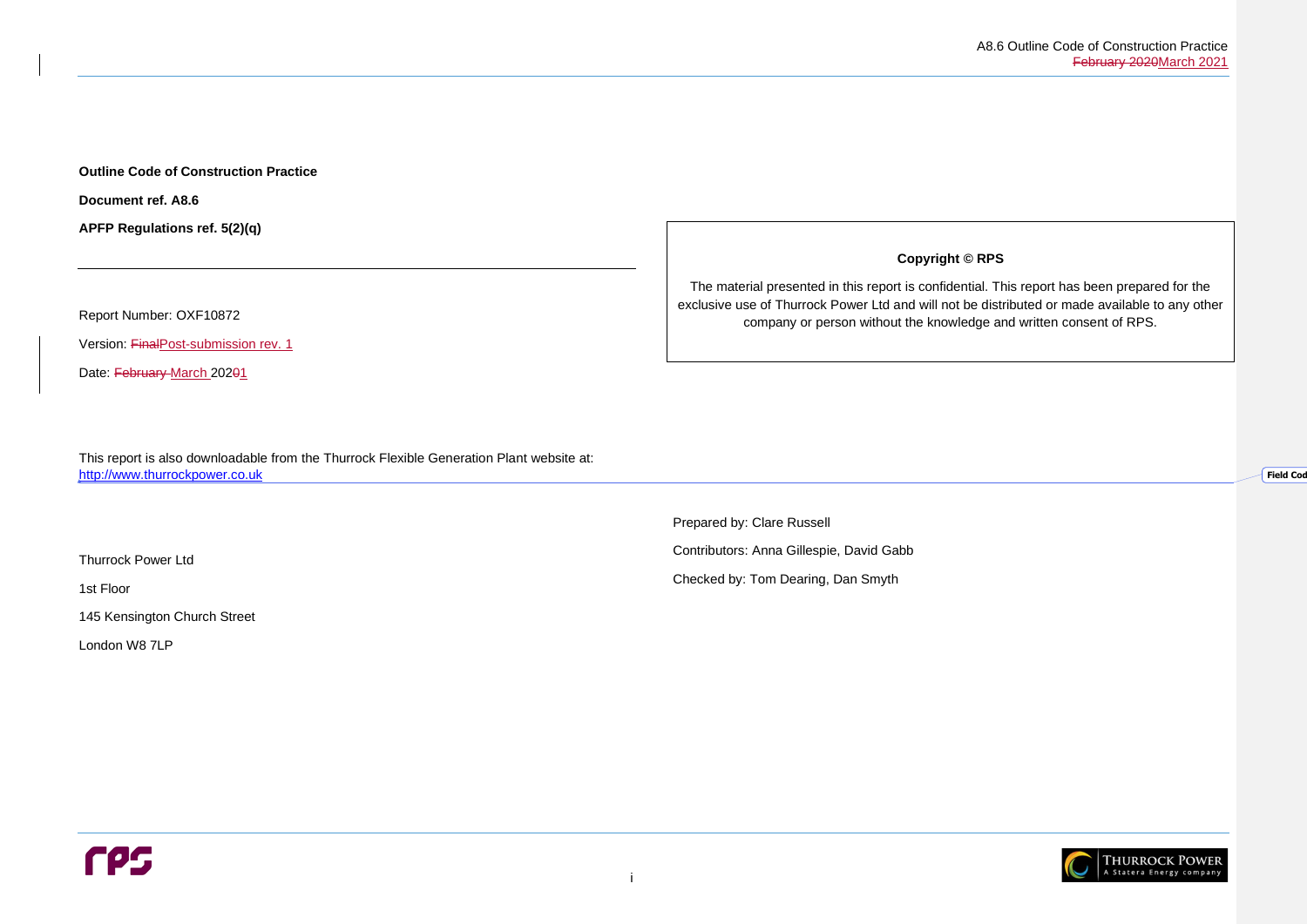## **Table of Contents**

| 1 <sub>1</sub> |  |
|----------------|--|
| 1.1            |  |
| 1.2            |  |
| 1.3            |  |
| 1.4            |  |
| 1.5            |  |
| 2.             |  |
| 2.1            |  |
| 2.2            |  |
|                |  |
| 3.1            |  |
| 3.2            |  |
|                |  |
| 4.1            |  |
| 4.2            |  |
| 4.3            |  |
| 4.4            |  |
| 4.5            |  |
| 4.6            |  |
| 4.7            |  |
| 4.8            |  |
| 4.9            |  |
| 4.10           |  |
| 5 <sub>1</sub> |  |
| 5.1            |  |
| 6.             |  |
|                |  |
| 6.2            |  |
| 6.3            |  |
| 6.4            |  |
| 6.5            |  |
| 6.6            |  |
| 6.7            |  |
| 6.8            |  |
| 6.9            |  |
| 6.10           |  |
| 6.11           |  |

## **Summary**

This document is the Outline Code of Construction Practice for the Thurrock Flexible Generating Plant. It provides general and topic-specific strategies, control measures and monitoring procedures to limit the potential adverse impacts from constructing the proposed plant, on the environment and the local community, as far as reasonably practicable.

## **Qualifications**

This document has been prepared by Clare Russell, an Associate and EIA Practitioner with over 18 years' experience in environmental consultancy focusing on environmental impact assessment and management of construction impacts.

A8.6 Outline Code of Construction Practice February 2020March 2021

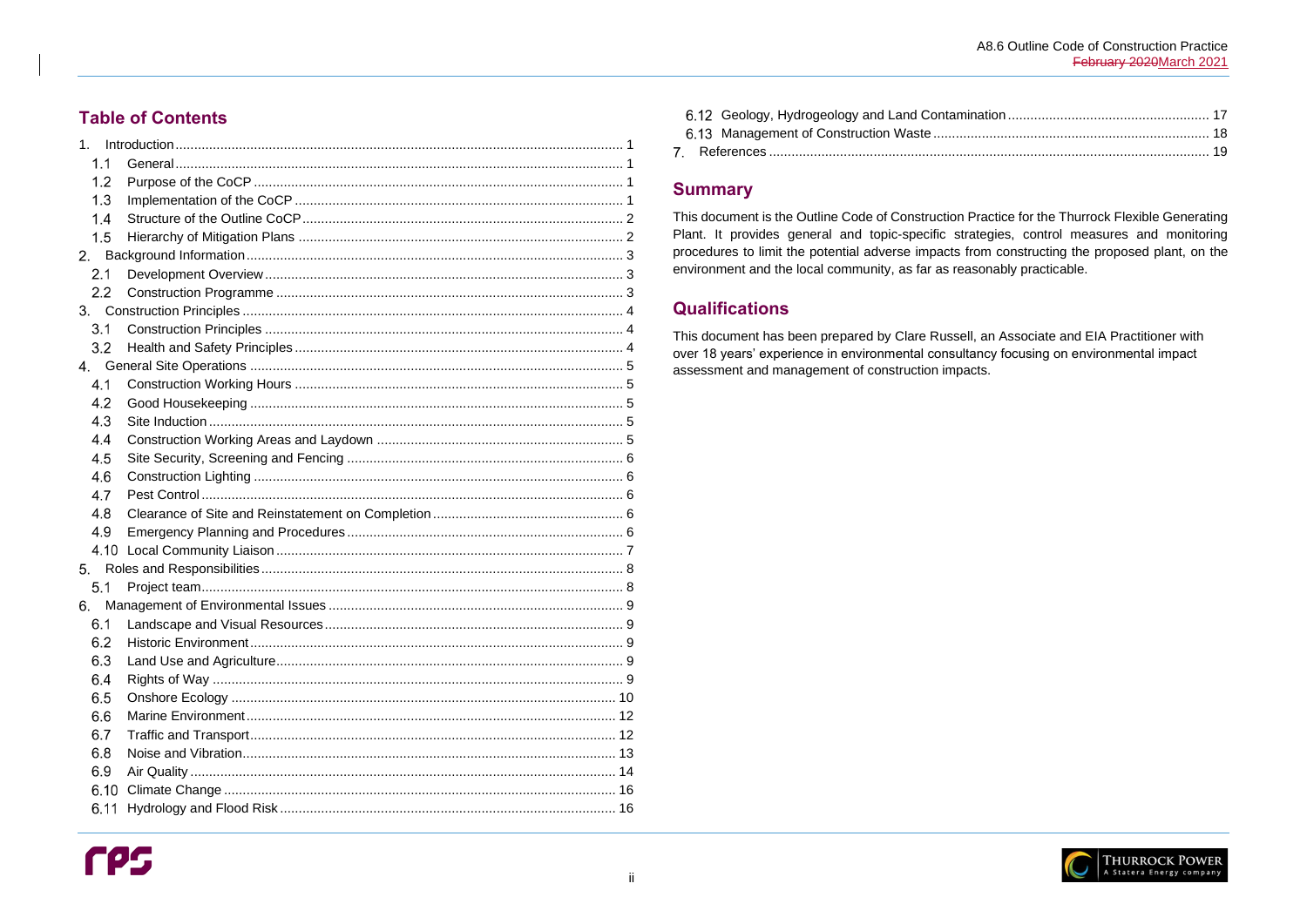#### **Description**

Protective Equipment

le Drainage System



# **Glossary**

| Unit        | <b>Description</b>                                |
|-------------|---------------------------------------------------|
| AILs        | Abnormal Indivisible Loads                        |
| <b>ALC</b>  | Agricultural Land Classification                  |
| <b>BPM</b>  | <b>Best Practicable Means</b>                     |
| <b>BRE</b>  | <b>Building Research Establishment</b>            |
| <b>BS</b>   | <b>British Standard</b>                           |
| <b>BSI</b>  | <b>British Standards Institution</b>              |
| <b>CCS</b>  | <b>Considerate Contractors' Scheme</b>            |
| <b>CLO</b>  | <b>Community Liaison Officer</b>                  |
| CoCP        | <b>Code of Construction Practice</b>              |
| <b>CTMP</b> | <b>Construction Traffic Management Plan</b>       |
| <b>CWTP</b> | <b>Construction Workers Travel Plan</b>           |
| <b>DCO</b>  | Development Consent Order                         |
| Defra       | Department of Environment, Food and Rural Affairs |
| <b>DMMP</b> | Dust Management and Monitoring Plan               |
| EA          | <b>Environment Agency</b>                         |
| <b>ECoW</b> | <b>Ecological Clerk of Works</b>                  |
| <b>EHO</b>  | <b>Environmental Health Officer</b>               |
| <b>EMP</b>  | Ecological Management Plan                        |
| <b>EPDs</b> | <b>Environmental Product Declarations</b>         |
| ES          | <b>Environmental Statement</b>                    |
| <b>GHG</b>  | Greenhouse Gas                                    |
| <b>GCN</b>  | <b>Great Crested Newts</b>                        |
| <b>HGV</b>  | <b>Heavy Goods Vehicles</b>                       |
| <b>IAQM</b> | Institute of Air Quality Management               |
| <b>MHWS</b> | Mean High-Water Springs                           |
| <b>MMO</b>  | Marine Management Organisation                    |
| PM          | <b>Particulate Matter</b>                         |

| <b>Unit</b> |            |
|-------------|------------|
| <b>PPE</b>  | Personal F |
| Q           | Quarter    |
| <b>SuDS</b> | Sustainabl |

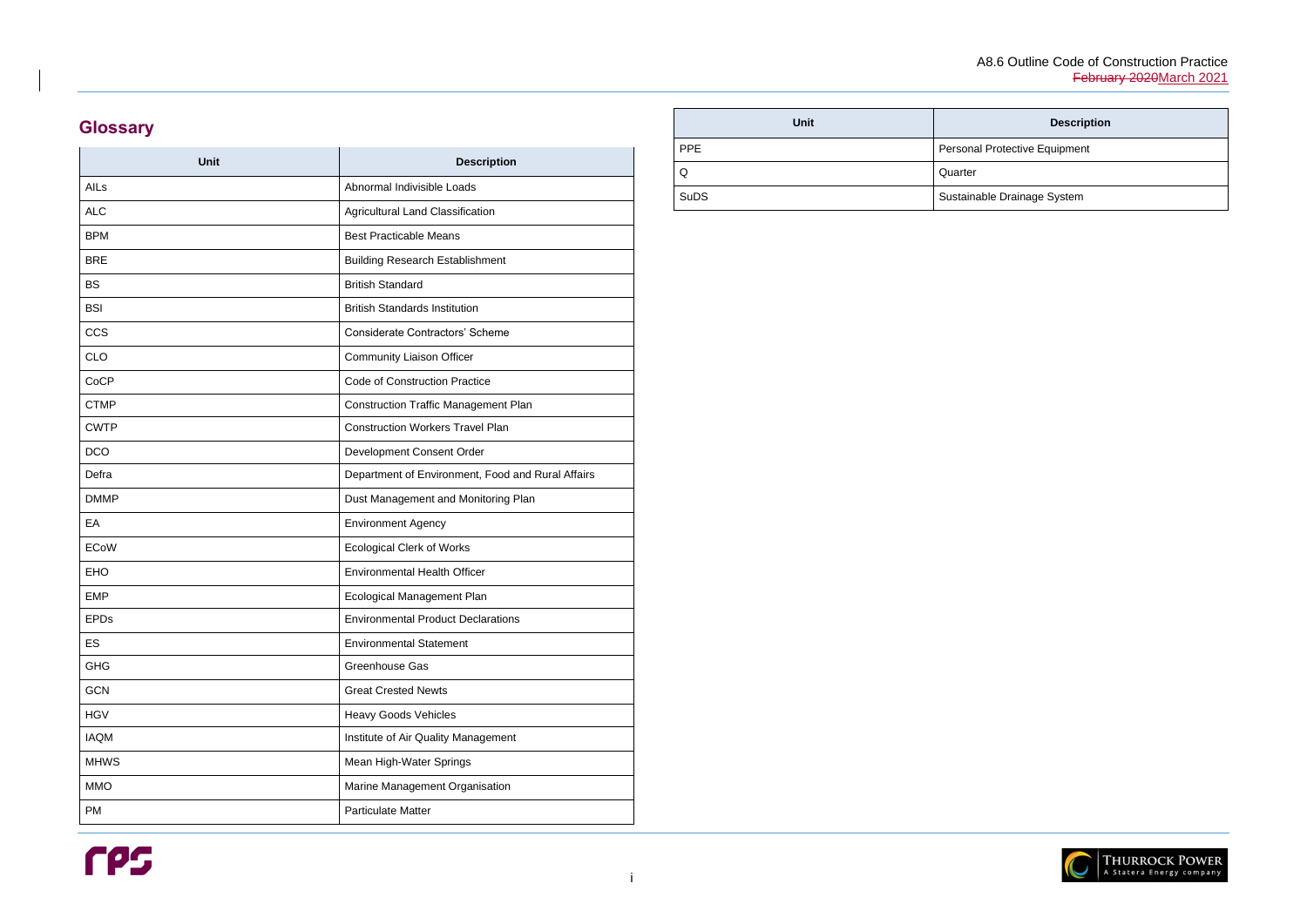

#### <span id="page-4-1"></span> $1.1$ **General**

# <span id="page-4-0"></span>**1. Introduction**

#### <span id="page-4-2"></span> $1.2$ **Purpose of the CoCP**

1.1.1 This document is an Outline Code of Construction Practice (CoCP) for the Thurrock Flexible Generation Plant (i.e. the proposed development). The Outline CoCP accompanies the application for development consent and the Environmental Statement (ES) by Thurrock Power Ltd (the Applicant). The proposed development is described in Volume 2, Chapter 2: Project Description of the ES (application document A6).

#### <span id="page-4-3"></span> $1.3$ **Implementation of the CoCP**

- 1.2.1 This Outline CoCP provides a framework of management measures that Thurrock Power Ltd and its construction contractors will be required to adopt and implement for all construction activities associated with Thurrock Flexible Generation Plant. They include strategies and control measures for managing the potential environmental impacts of constructing the proposed generation plant and limiting disturbance from construction activities as far as reasonably practicable. It focuses on the environmental aspects of the construction phase that may affect the interests of residents, businesses, the public and other environmental receptors near to the application site.
- 1.2.2 The term 'construction' in this Outline CoCP includes all site preparation, demolition, heavy goods vehicles (HGV) deliveries, waste removal, and all related engineering, construction and restoration activities as described in the ES (application document A6), specifically in Volume 2, Chapter 2: Project Description.
- 1.2.3 This Outline CoCP has been prepared in conjunction with the ES with the aim of ensuring that general best practice measures are followed during construction and any likely significant effects that are reported in the ES will be avoided where possible or mitigated.
- 1.2.4 This Outline CoCP incorporates legislative requirements, current standards and best practice measures to define the standards of construction practice that contractors will be required to adopt and implement. However, compliance with this Outline CoCP will not absolve Thurrock Power Ltd and its principal contractors or subcontractors from compliance with all legislation and byelaws relating to their construction activities.

### **Outline and Adopted CoCP**

- 1.3.1 The Outline CoCP establishes the principles for managing environmental impacts during the construction process and sets out a framework of management measures. It is based on the design information available at the time of the submission. The Outline CoCP will be updated as necessary during the Examination process to reflect ongoing discussions with key stakeholders.
- 1.3.2 The framework and principles of the Outline CoCP will be used to prepare a final CoCP which will be adopted by Thurrock Power Ltd. The adopted CoCP will be prepared during the detailed design stage (post consent) to reflect more detailed design information (e.g. construction techniques) and site-specific control measures, including any relevant Requirements set out in the DCO.
- 1.3.3 Construction activities will not commence until the adopted CoCP has been agreed with Thurrock Council.
- 1.3.4 The Outline CoCP submitted at the end of the Examination process, or the adopted CoCP (as appropriate and if available) will be incorporated into the contracts of the principal contractors for all construction works authorised by the Development Consent Order (DCO).
- 1.3.5 All principal contractors, subcontractors and their suppliers will be required to follow the relevant provisions of the adopted CoCP.

### **Construction Method Statements**

1.3.6 Prior to commencement of specific construction activities, the principal contractor will develop Construction Method Statements that will set out the construction operations to be undertaken (including construction methods and types of plant required), the associated environmental and health and safety issues and the appropriate measures. The activities requiring a method statement will be identified using a risk-based approach during detailed design.

### **Training**

1.3.7 All construction staff employed on Thurrock Flexible Generation Plant will receive training on their responsibilities for minimising the risk to the environment and implementing the measures set out in this Outline CoCP.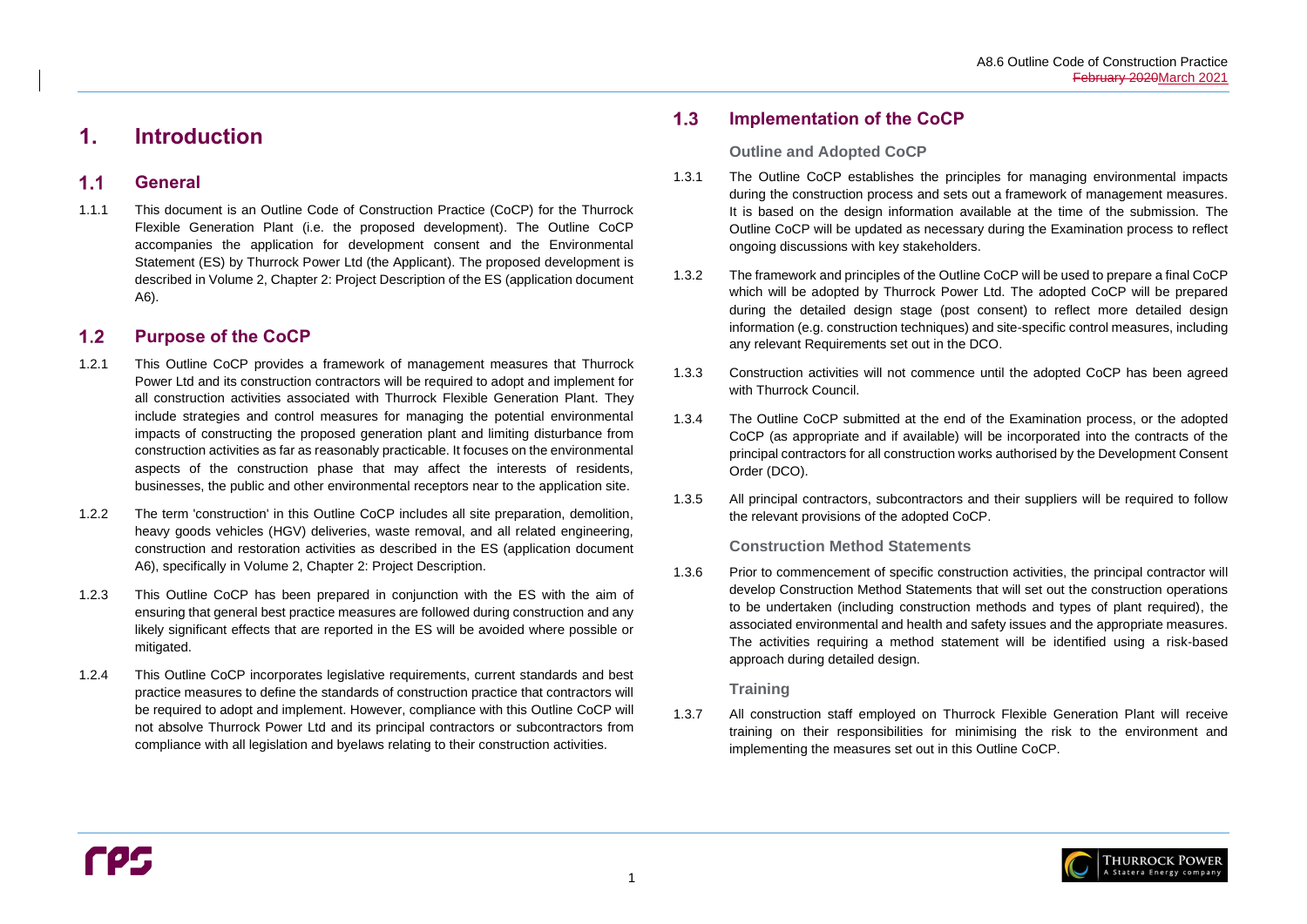

#### <span id="page-5-0"></span> $1.4$ **Structure of the Outline CoCP**

- 1.4.1 This Outline CoCP follows the structure below:
	- Section [3](#page-7-0) Construction Principles;
	- Section [4](#page-8-0) General Site Operations;
	- Section [5](#page-11-0) Roles and Responsibilities;
	- Section [6](#page-12-0) Management of Environmental Issues; and
	- Section [7](#page-22-0) References.

1.3.8 The principal contractors will ensure that contractors employ an appropriately qualified and experienced workforce. The principal contractors will also be responsible for identifying the training needs of their personnel to enable appropriate training to be provided. The training will include site briefings and toolbox talks to equip the workforce with the necessary knowledge on health, safety and environmental topics, and the relevant environmental control measures pertinent to works to be carried out that day.

#### <span id="page-5-1"></span> $1.5$ **Hierarchy of Mitigation Plans**

<sup>&</sup>lt;sup>1</sup> The EMP will be developed to incorporate the landscape management and after care plan prior to the construction of each part of the proposed development



- 1.5.1 This Outline CoCP provides the overarching plan setting out the general principles for managing environmental impacts during the construction phase. Construction impacts will also be controlled through measures set out in the following standalone documents:
	- Outline Ecological Management Plan<sup>1</sup> (EMP) (application document A8.7);
	- Outline Construction Traffic Management Plan (CTMP) (application document A8.8); and
	- Outline Construction Workers Travel Plan (CWTP) (application document A8.9).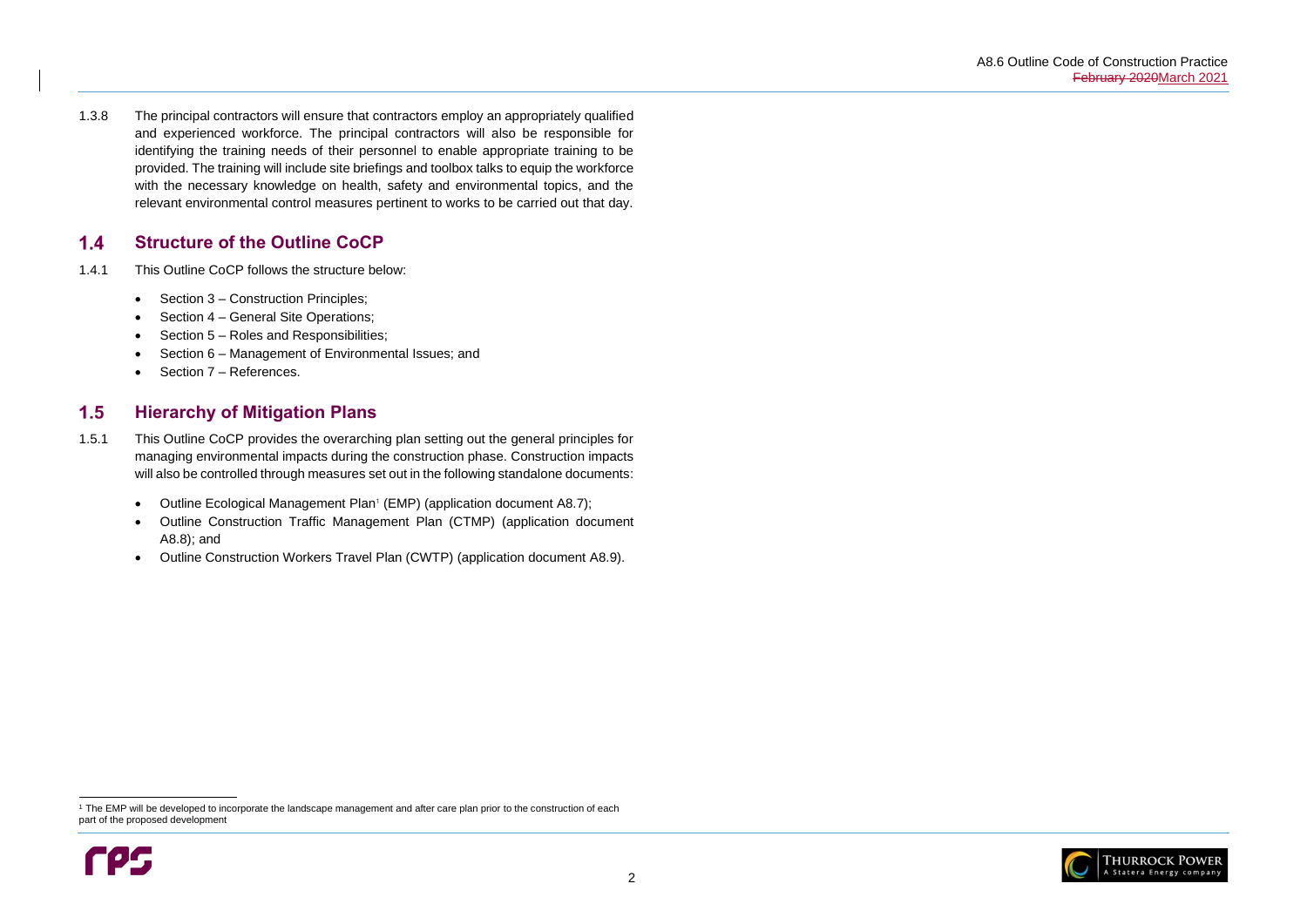#### <span id="page-6-0"></span> $2.$ **Background Information**

#### <span id="page-6-1"></span> $2.1$ **Development Overview**

#### <span id="page-6-2"></span> $2.2$ **Construction Programme**

- 2.1.1 In overview, the proposed development comprises the construction and operation of:
	- reciprocating gas engines with rated electrical output totalling 600 MW;
	- batteries with rated electrical output of 150 MW and storage capacity of up to 600 MWh;
	- gas and electricity connections;
	- creation of temporary and permanent private access routes for construction haul and access in operation, including a permanent causeway for the delivery of abnormal indivisible loads (AILs) by barge; and
	- designation of exchange Common Land and habitat creation or enhancement for protected species translocation and biodiversity gain.
- 2.1.2 For the purpose of this Outline CoCP the following definitions are used.
	- Main development site: the area of land within which the principal built elements of the proposed development will be constructed, i.e. gas engines, batteries and customer substations.
	- Order limits: the boundary of the DCO application within which all temporary and permanent works for the proposed development will be undertaken.
- 2.1.3 Further information about the proposed development is provided in Volume 2, Chapter 2: Project Description of the ES.
- 2.2.8 The minimum construction period for a single-phase development is expected to be 12 months and maximum 24 months. Depending on the requirement for preliminary works and time period for discharge of requirements, the start of construction may be in Q2 2021 or later in the year. Assuming a Q2 start and a minimum 12 month programme, this would be generally as follows.
	- Q2-Q3 2021: main development site preparation and ground works, construction of causeway and construction access roads, start of gas pipeline trenching;
	- equipment; connection of gas supply pipeline and electricity export cables;
	- and permanent access road; and
	- end of Q1 2022: facility is available for operation.
- 2.2.1 Subject to being granted development consent and subsequent Final Investment Decision, the earliest date of development start would be in quarter two (Q2) 2021.
- 2.2.2 Advance enabling works that do not require consents or licenses may be undertaken during 2020 to establish the conditions (e.g. through grass mix planting) for providing exchange Common Land, protected species management and habitat creation.
- 2.2.3 There may also be a further period of preliminary works, following the DCO being made but prior to discharge of all requirements necessary for commencement of the main construction works, to undertake further enabling activities requiring consent such as ditch excavation to establish water vole habitat or geo-environmental and archaeological excavations.

2.2.9 If the proposed development is constructed in three phases, these are anticipated to be as follows. Each phase may last 18 months and the overall construction programme may last four and a half to six years, i.e. each phase may be back to back or there may be a gaps of around nine months between phases, depending on market conditions.

- 2.2.4 The earliest start of construction work on the main development site (zone A), causeway and haul roads and gas connection is expected to be Q2 2021.
- 2.2.5 The proposed development may then be constructed as a whole in a single phase of work or may be split into three phases, subject to the Final Investment Decision.
- 2.2.6 National Grid intends to have completed the necessary works for the proposed development's electrical export connection within Tilbury Substation by Q1 2022.

### **Enabling works**

- 2.2.7 Enabling works would be in two stages, the first being works that can be undertaken without consents or licenses provided through the DCO and the second being any further works authorised by the DCO that can be carried out prior to discharge of all requirements:
	- 2020 and Q1 2021: advance enabling works to establish conditions for provision development site; and
	- investigation and potential protected species relocation.

of exchange common land and habitat creation / enhancement outside main

• (if required) Q2-3 2021: preliminary works such as excavation for ditches or site

### **Single phase construction**

• Q4 2021: construction/installation of gas engines, batteries and associated • Q4 2021 – Q1 2022: commissioning and energisation; completion of landscaping



### **Three phase construction**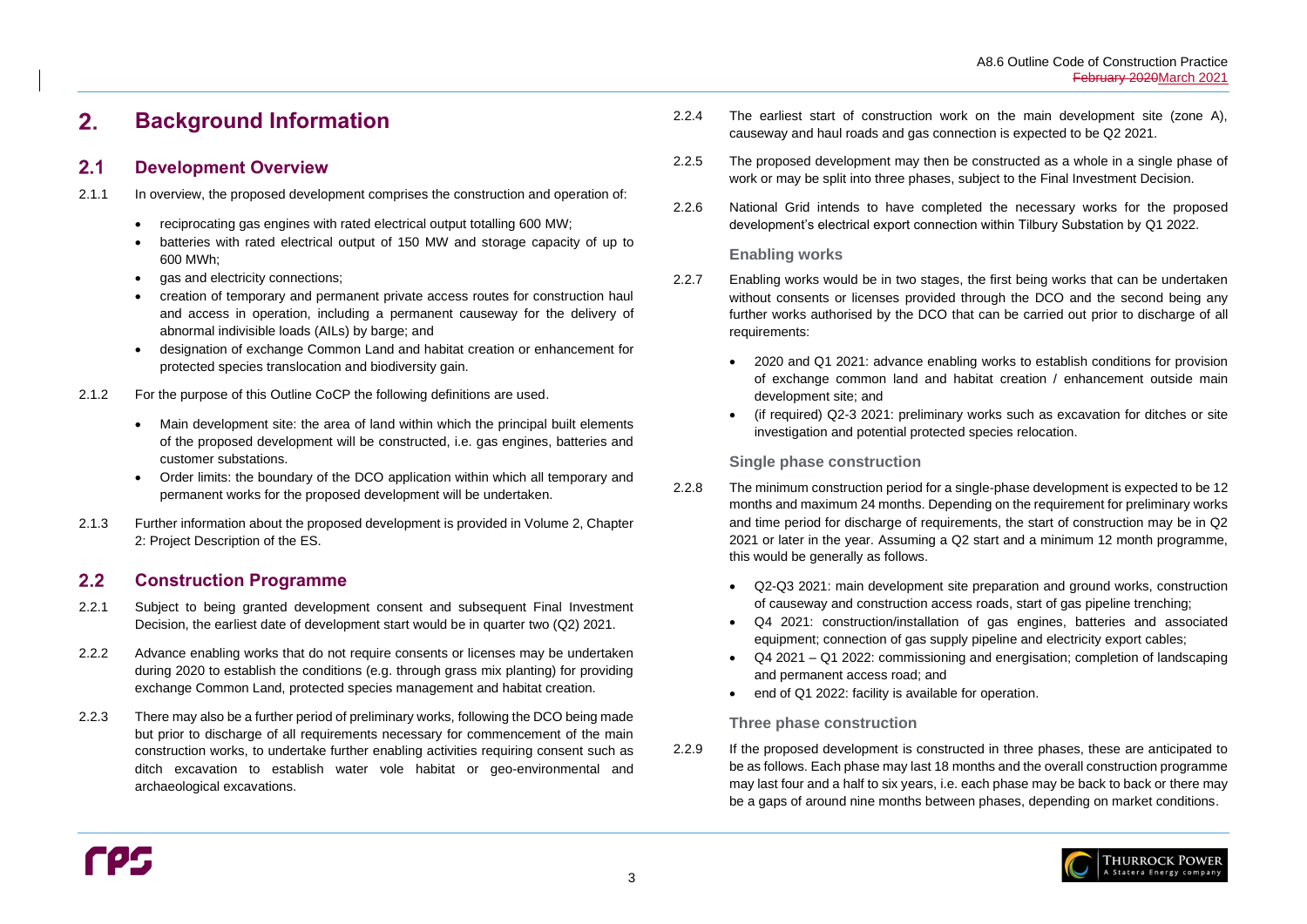

#### <span id="page-7-0"></span> $3<sub>1</sub>$ **Construction Principles**

#### <span id="page-7-1"></span> $3.1$ **Construction Principles**

#### <span id="page-7-2"></span> $3.2$ **Health and Safety Principles**

- 3.1.1 Thurrock Flexible Generation Plant will be constructed in an environmentally sensitive manner and will meet the requirements of all relevant legislation, codes of practice and standards as identified in the ES and any updates to legislation or standards adopted at the time of construction to limit the adverse impacts on the local community and environment as far as reasonably practicable. Opportunities to reduce emissions and embodied carbon during the construction process through the implementation of construction practices on site and the selection of materials will be considered where appropriate.
- 3.1.2 The appointed site manager and the associated management team will be responsible for the implementation of the CoCP provisions, for monitoring and for ensuring that the various construction contractors are in compliance with these requirements.
- 3.1.3 All principal contractors will be required to sign up to, and implement, the Considerate Contractors' Scheme (CCS). The scheme is a voluntary Code of Considerate Practice which seeks to minimise disturbance caused by construction sites to the immediate neighbourhood.

- 3.2.1 Specific health and safety principles will be set and implemented as part of the construction of the generation plant. These would ensure that the health and safety and welfare of employees are considered. Appropriate industry standards for health and safety will be applied and continuous actions will be taken to secure a high level of safety performance, where required.
- 3.2.2 Arrangements will be put in place for the discharge of all duties under the Construction (Design and Management) Regulations 2015.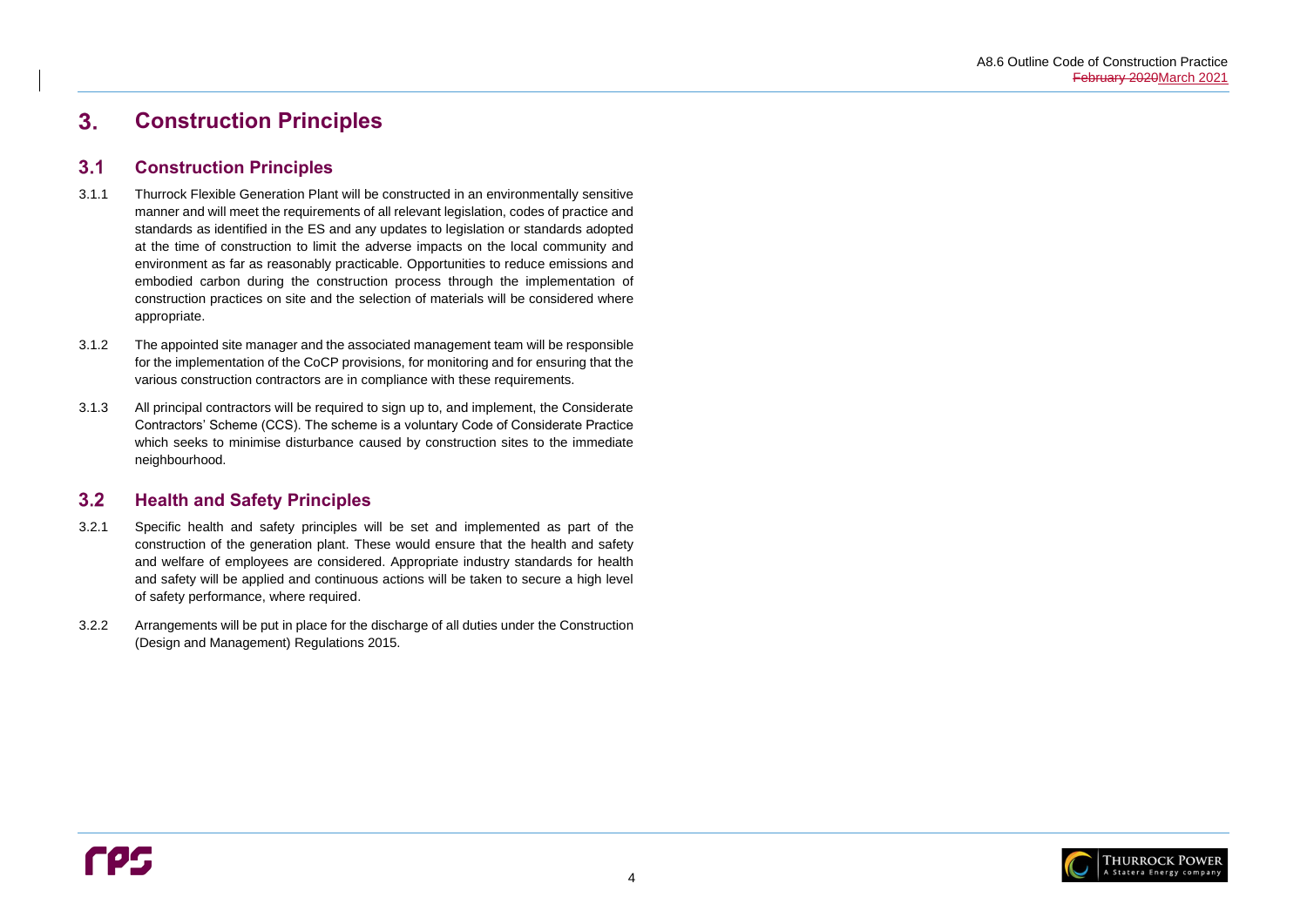#### <span id="page-8-0"></span>**General Site Operations**  4.

#### <span id="page-8-1"></span>**Construction Working Hours**  $4.1$

**Normal working hours** 

- 4.1.1 Normal construction working hours will be:
	- Monday To Friday:  $08:00 18:00$  hours;
	- Saturday: 08:00 13:00 hours; and
	- No Sunday, bank holiday or night working, with certain exceptions detailed below.
- 4.1.2 Up to an hour before and after the normal construction working hours, the contractors may undertake the following activities:
	- Arrival and departure of the workforce at the site and movement around the main development site that does not require the use of plant;
	- Site inspections and safety checks; and
	- Site housekeeping that does not require the use of plant.
- 4.1.3 Deliveries to the main development site will only occur during the normal construction working hours unless otherwise agreed.

**Activities outside core working hours**

#### <span id="page-8-2"></span> $4.2$ **Good Housekeeping**

- 4.1.4 In certain circumstances, work may be undertaken outside of the normal construction working hours in order to maintain the construction programme or address particular logistical, construction or environmental constraints.
- 4.1.5 For example, it is possible that certain construction activities may be required that cannot be interrupted, such as a continuous concrete pour. Up to 10 days of 24-hour construction working (not necessarily consecutive) per phase for such continuous activities has been assumed as a maximum for assessment in this ES.
- 4.1.6 Non-noisy activities such as fit-out within buildings may be undertaken outside the normal working hours where these would not cause disturbance off-site.
- 4.1.7 Abnormal loads, construction plant delivery, or works affecting the railway may also be undertaken outside normal working hours.
- 4.1.8 Activities outside of the normal working hours will be agreed with the Thurrock Council Environmental Health Officer (EHO) in consultation with relevant stakeholders (e.g. third-party asset owner) as required.

#### <span id="page-8-3"></span>**Site Induction** 4.3

#### <span id="page-8-4"></span> $4.4$ **Construction Working Areas and Laydown**

- 4.2.1 A good housekeeping policy will be applied to the construction areas at all times. As far as reasonably practicable the following principles will be applied:
	- All working areas will be kept in a clean and tidy condition;
	- Adequate welfare facilities will be provided for construction staff;
	- Smoking areas at site offices/compounds or work sites will be equipped with containers for smoking wastes – these will not be located at the boundary of working areas or adjacent to neighbouring land;
	- Wheel washing facilities will be cleaned frequently;
	- Open fires will be prohibited at all times;
	- All necessary measures will be taken to minimise the risk of fire and the contractor will comply with the requirements of the local fire authority;
	- Waste from the construction areas will be stored securely to prevent wind blow; and
	- daily basis.

• Waste (particularly food waste) will be removed from the welfare facilities on a



- 4.3.1 The construction of the proposed development will require all personnel working on site to have a site induction that includes an environmental protection and good practice component. Prior to commencing work on site, personnel will have attended the site induction.
- 4.3.2 Site inductions will include reference to compliance with relevant planning / licence conditions, environmental requirements; environmental management structure and contacts; site specific environmental sensitivities; waste management arrangements; water and wastewater management; hazardous material management; fuel, oil and chemical management; spill contingency and environmental emergency response; reporting of incidents and complaints. More specific information will be provided to staff according to their role.

4.4.1 The main construction working and laydown areas will be contained within the main development site.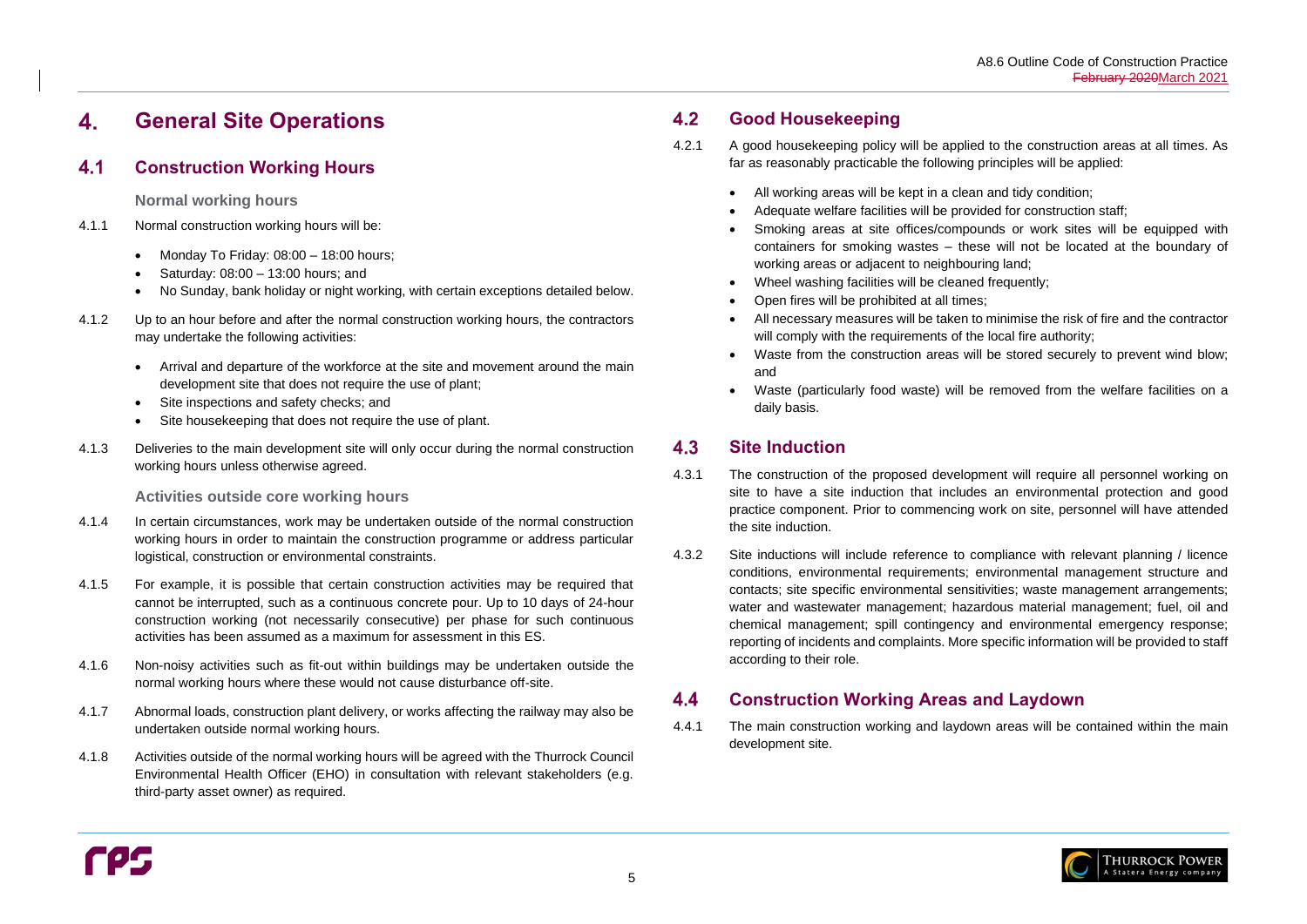

#### <span id="page-9-0"></span>4.5 **Site Security, Screening and Fencing**

- 4.4.2 Working corridors of up to 20 m width for the construction of temporary and permanent access roads and 23 m for the gas pipeline route are assumed (within the Order Limits) to allow for construction plant access, spoil and materials laydown. An indicative crosssection of the working area for gas pipeline trenching and installation is shown in the Gas Connection Concept Design Report (application document A7.4).
- 4.4.3 A total of up to 2 hectares may be used for temporary construction compound(s) and materials laydown within the corridor of land south of the railway line.

#### <span id="page-9-1"></span>**Construction Lighting** 4.6

- 4.5.1 The construction compound(s) will be secured to minimise the opportunity for unauthorised entry. All working areas will be fenced off from members of the public and to prevent animals from straying onto the construction areas.
- 4.5.2 All boundary fences/screens will be maintained in a tidy condition throughout the construction period to ensure they are fit for purpose.
- 4.5.3 Where possible, access to construction areas will be limited to specified entry points and all personnel entries/exits will be recorded for security and health and safety purposes. Security will be provided to prevent unauthorised entry to the site. Site gates will be closed and locked when there is no site activity and appropriate security measures will be implemented.
- 4.5.4 All temporary screening and fencing will be removed as soon as reasonably practicable after completion of the construction works.

#### <span id="page-9-2"></span>4.7 **Pest Control**

#### <span id="page-9-3"></span>4.8 **Clearance of Site and Reinstatement on Completion**

#### <span id="page-9-4"></span>4.9 **Emergency Planning and Procedures**

- 4.6.1 External lighting of the main development site will be designed and positioned to manage emissions from artificial light in accordance with good practice, whilst maintaining safety and security obligations.
- 4.6.2 Site lighting will be positioned and directed to minimise nuisance to footpath users, residents, to minimise distractions to passing drivers on nearby public highways and to minimise skyglow, so far as reasonably practicable. Measures will also be implemented to avoid or minimise lighting spillage impacts on ecological resources, including nocturnal species.

4.6.3 Lighting during construction will take into account the requirements set out in BS EN 12464-2:2014 (British Standards Institution (BSI), 2014a). Lighting units will be designed to minimise illumination outside the construction works area (e.g. will be directional, task orientated and where possible, fully shielded). Further details regarding lighting during the construction phase will be developed post consent.

4.7.1 The risk of pest/vermin infestation will be reduced by ensuring any putrescible waste is stored appropriately and collected daily from the construction areas, and effective preventative pest control measures are implemented. Any pest infestation will be dealt with promptly and notified to Thurrock Council as soon as practicable.

- 4.8.1 The construction compound(s) will be cleared on completion of construction works and all plant, temporary buildings or vehicles will be removed.
- 4.8.2 If works are delivered in phases, temporary construction compounds will be removed on completion of construction work associated with that phase unless otherwise approved by Thurrock Council.

- 4.9.1 Emergency procedures will be developed by the principal contractor for the proposed development taking into account the anticipated hazards and the conditions at each work site.
- 4.9.2 The procedures will be documented in an Emergency Response Plan and will include emergency pollution control measures (based on Environment Agency guidelines where appropriate), fire and site evacuation, and spill prevention control procedures and instructions to workforce. The Plan will include pro-active management practices to ensure that any pollution that may occur is minimised, controlled, reported to relevant parties/personnel and remediated.
- 4.9.3 The Emergency Response Plans will also contain emergency phone numbers and the method of notifying Thurrock Council and statutory authorities. The procedures will be displayed at the main development site and other work sites where appropriate, and site staff will be required to follow them at all times.
- 4.9.4 A Flood Evacuation Plan for the construction and operational phases has been developed and is included as application document A8.5.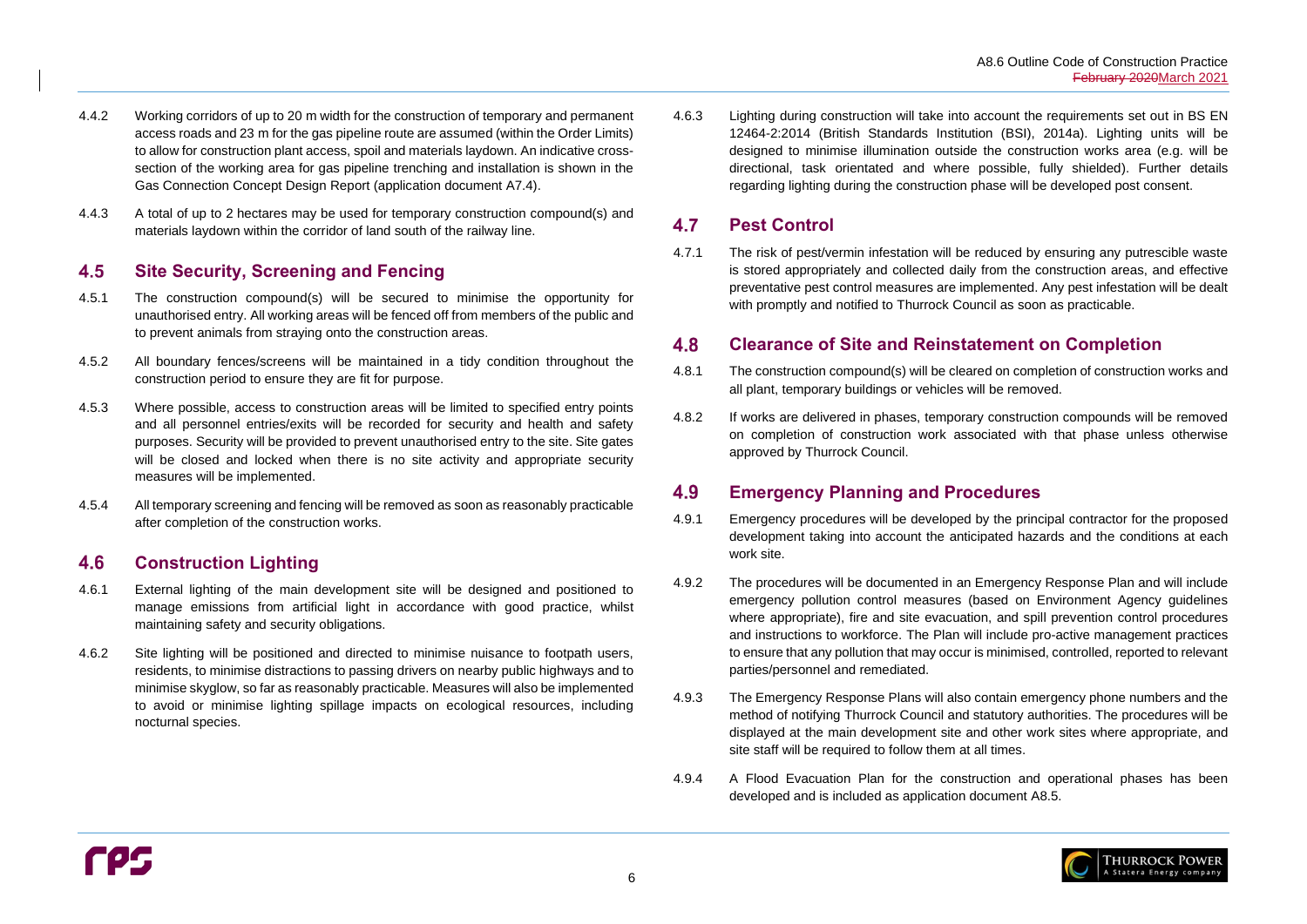

#### <span id="page-10-0"></span>4.10 **Local Community Liaison**

- 4.10.1 Thurrock Power Ltd will take a proactive approach to communication with local residents and businesses that may be affected by the construction of Thurrock Flexible Generation plant. A local Community Liaison Officer (CLO) will be appointed prior to the commencement of construction activities and will be in place for the duration of the construction process. The CLO will manage contacts with resident groups, schools, emergency services and local businesses with regard to general construction works.
- 4.10.2 A website has been established for Thurrock Flexible Generation plant and it will be regularly updated before and during the construction process with overall progress and upcoming works, including the likely duration of the works.
- 4.10.3 Advance notice will be given of any construction works which could restrict access for residents/local businesses and, where practicable, an alternative access will be established.
- 4.10.4 Occupiers of nearby properties will be informed of particularly noisy construction activities and their duration, and of any potential evening and night time works.
- 4.10.5 A 24-hour help line will be set up to record complaints from the public. Details of the help line will be promoted on site notice boards, press releases and on the project web site. All complaints will be logged, investigated and, where appropriate, rectified by necessary action.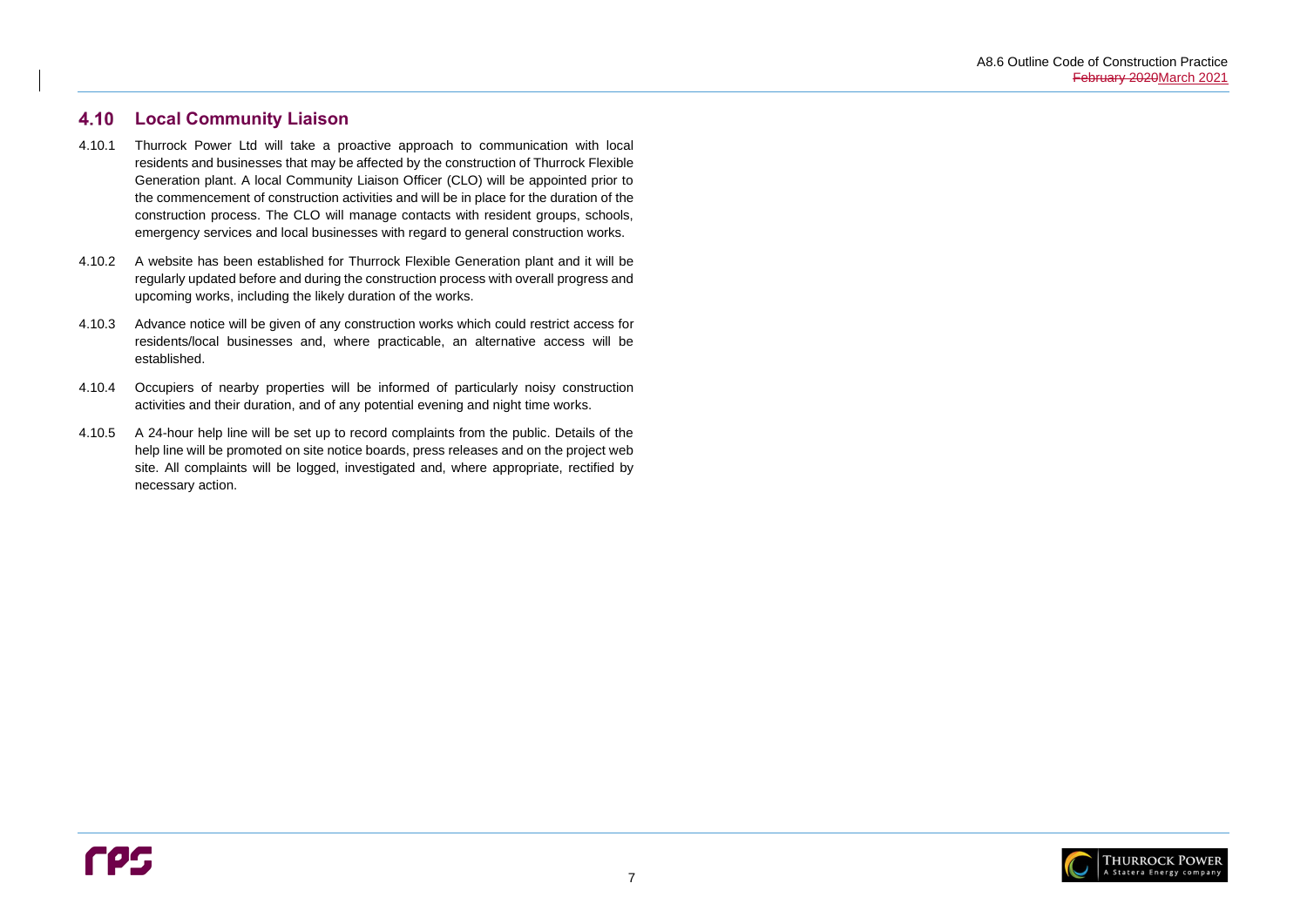

#### <span id="page-11-0"></span>5. **Roles and Responsibilities**

#### <span id="page-11-1"></span> $5.1$ **Project team**

8

5.1.1 Whilst the key roles for the construction project team will not be assigned until post consent, the environmental roles required to implement the CoCP are set out in the sections below. The Applicant and the principal contractor will agree the appointment of these roles.

**Site Manager**

5.1.2 The Site Manager has overall responsibility for the site and will be responsible for maintaining the CoCP document and systems as a working document; ensuring environmental standards are adhered to and monitoring compliance during construction; carrying out regular monitoring and inspections of construction work activities; and undertaking staff induction courses on environmental issues.

### **Environmental Co-ordinator**

5.1.3 The Environmental Co-ordinator will be responsible for the interface between the environmental specialists and engineers. They will have the primary responsibility for managing environmental issues through construction and post-construction monitoring and for obtaining the relevant licenses and consents.

**Clerk of Works**

5.1.4 The Clerk of Works will be responsible for overseeing construction activities to ensure all environmental commitments are met and compliance with the conditions of all licences and permits.

**Ecological Clerk of Works**

5.1.5 The Ecological Clerk of Works (ECoW) will report on ecological matters and will be responsible for undertaking preconstruction surveys and monitoring. The ECoW will review results of protected species surveys prior to the commencement of works in different areas and will contribute to the preparation of method statements in conjunction with the principal contractors, where appropriate.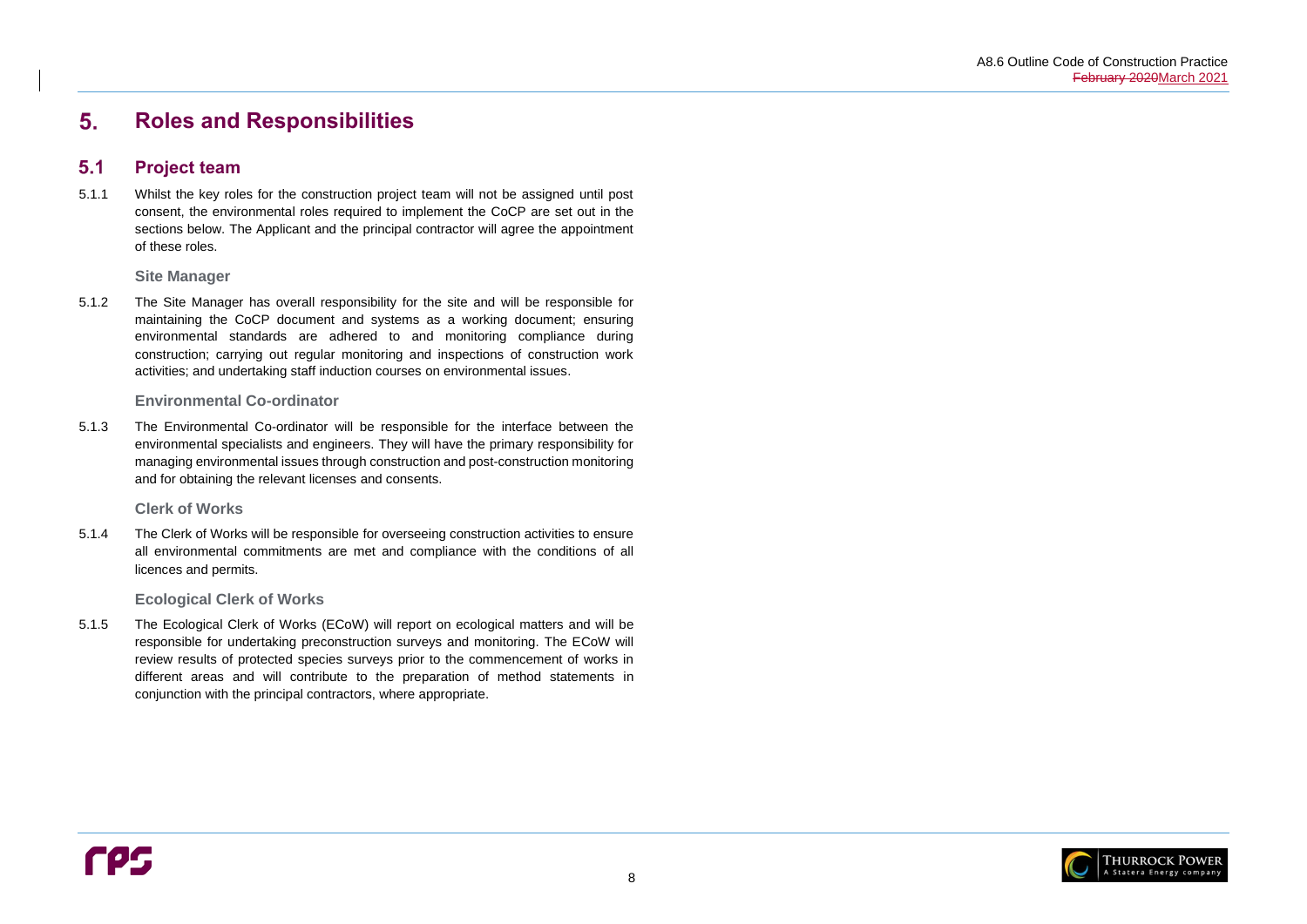#### <span id="page-12-0"></span> $6.$ **Management of Environmental Issues**

#### <span id="page-12-1"></span> $6.1$ **Landscape and Visual Resources**

### **Objectives**

6.1.1 Construction works will be carried out in such a way to ensure that disturbance to landscapes and visual receptors (identified in ES Volume 3, Chapter 6: Landscape and Visual Resources) is controlled.

### **Management measures**

#### <span id="page-12-2"></span> $6.2$ **Historic Environment**

6.1.2 Existing trees that are to be retained will be identified and protected during the construction process in accordance with the requirements of British Standard 5837:2012 Trees in relation to design, demolition and construction. The Arboricultural Impact Assessment and accompanying drawings (application document reference A8.1) identifies the vegetation to be retained.

### **Objectives**

6.2.1 To minimise the impact of construction works on buried archaeology, heritage assets and their setting.

### **Management measures**

#### <span id="page-12-3"></span>6.3 **Land Use and Agriculture**

- 6.2.2 An Outline Written Scheme of Archaeological Investigation (Outline WSI, application document A8.11) has been prepared setting out a proposed comprehensive mitigation strategy for undertaking non-intrusive and intrusive archaeological recording for both the terrestrial and marine historic environment.
- 6.2.3 Geophysical surveys will be undertaken of areas not yet surveyed and where ground disturbance is proposed. The results of the surveys will inform a programme of targeted evaluation/mitigation as appropriate.
- 6.2.4 Additional geotechnical boreholes, geoarchaeological and deposit monitoring will be undertaken to gather further information and knowledge regarding the palaeoenvironmental sequencing of the Holocene.
- 6.2.5 Targeted archaeological evaluation and/or excavation and recording of the findings will be undertaken to understand the archaeological potential of the area and preserve records.

#### <span id="page-12-4"></span>**Rights of Way**  $6.4$

- 6.2.6 The results of the archaeological fieldwork will be published and disseminated.
- 6.2.7 Identification of unexpected archaeological assets/sites encountered during the construction phase will be undertaken in line with procedures agreed with the relevant authorities, as set out in the Outline WSI. The procedures will be contained within the Written Scheme of Investigation.

## **Objective**

6.3.1 To protect the quality and integrity of the soil resources, and to maintain farm access and agricultural businesses and employment where possible.

## **Mitigation measures**

- 6.3.2 Consideration will be given to the appropriate use of different soil resources on the sites during construction. This will draw upon the soils information collected during Agricultural Land Classification (ALC) surveys reported in ES Volume 6, Appendix 8.1: Published ALC Information and ALC Site Survey Results, and will take into account the principles of good practice in soil handling and restoration as set out in the following guidance documents:
	- Department for Environment, Food and Rural Affairs (Defra) (2000) Good Practice Guide for Handling Soils; and
	- Defra (2009) Construction Code of Practice for the Sustainable Use of Soils on Construction Sites (including the Toolbox Talks).
- 6.3.3 A Soil Management Strategy will be produced as to ensure the above measures are implemented.

- 6.4.1 In order to maintain access along Public Rights of Way the following will be provided.
	- If it is necessary to temporarily close the northern section of FP200, a temporary document A2.4).
	-

signed diversion will be provided from Station Road to join the remaining length of FP200 to the south as shown in the Access and Rights of Way Plans (application

• Appropriate management measures as required, which may include fencing, safety signage and use of a banksman, will be provided for the crossing of the Thames Estuary Path (FP146) and NCR13 during the construction of the causeway and delivery of abnormal indivisible loads (AIL). These measures are

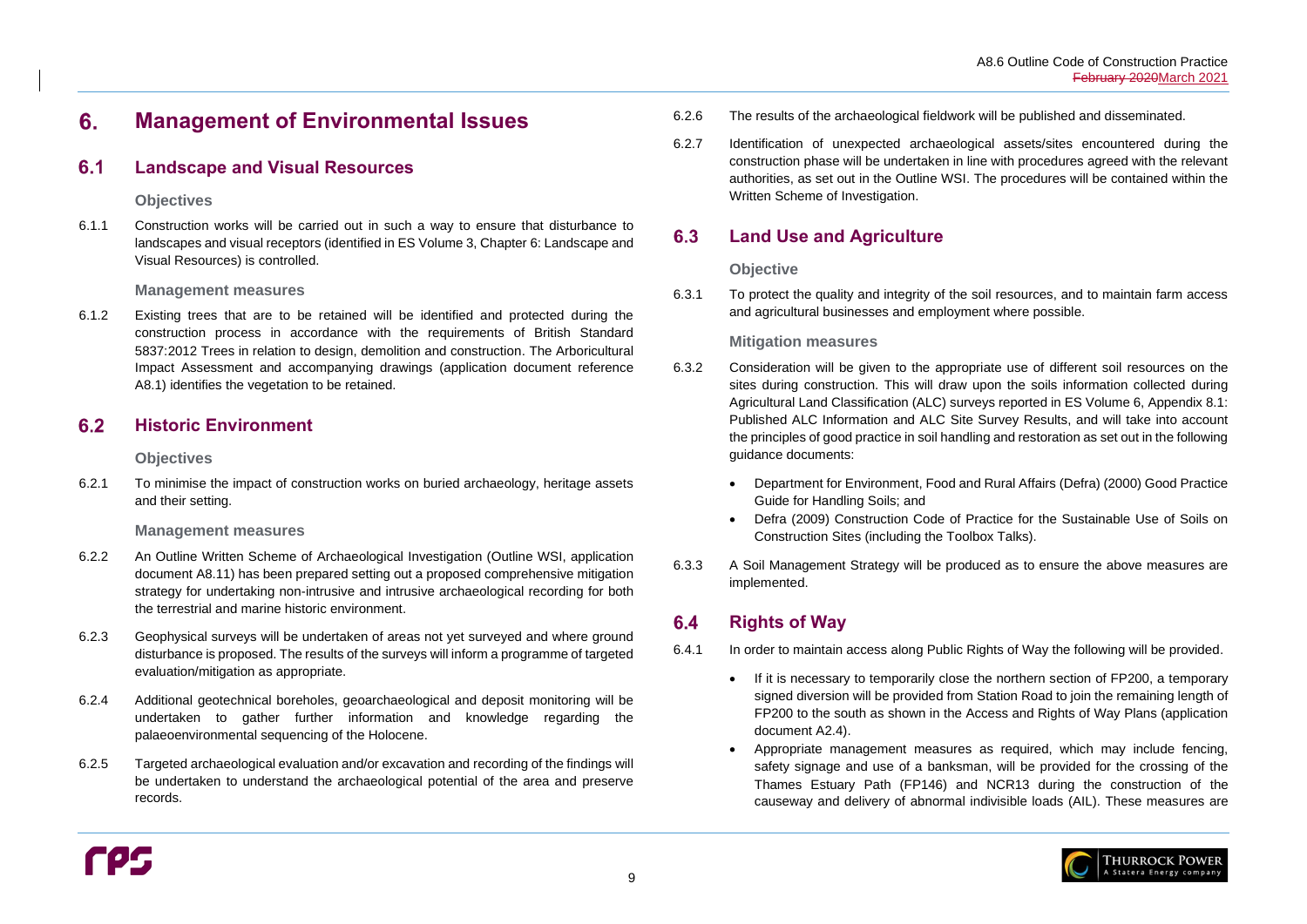

required to manage the interface of pedestrians/cyclists and construction traffic and are set out in the Outline CTMP for the project.

#### <span id="page-13-0"></span>6.5 **Onshore Ecology**

- 6.4.2 Prior to construction, those parts of Walton Common within the Order Limits will be deregistered, removing the right of public access. Exchange Common Land will be established to the north of the railway. Public access to it will be via Parsonage Common and via a new permissive path to be established between Fort Road and the Exchange Common Land.
- 6.4.3 Access will be available to the Exchange Common Land from Coopers Shaw Road from the start of construction and in addition, from Fort Road and the planned footbridge before commercial operation of the plant.

### **Objectives**

6.5.1 To minimise the impact of construction works on protected species and designated sites and to minimise the loss of nature conservation features such as hedgerows and mature trees.

### **Management plans**

- 6.5.2 The measures in the Outline EMP (application document A8.7) will be implemented prior to, during and post construction of proposed development.
- 6.5.3 The Outline EMP will be updated as required during the Examination Period to reflect further consultation with key stakeholders. A detailed EMP will be prepared during the detailed design process (post consent) based on the principles of the Outline document and will be agreed with Natural England and where necessary the Environment Agency, prior to construction.
- 6.5.4 The Outline EMP covers measures for habitats and protected or otherwise notable species in detail for the following categories (amongst other things):
	- Pre-construction measures and surveys;
	- Construction measures;
	- Post construction measures.

### **Management measures**

#### *Pre-construction Surveys*

- 6.5.5 Pre-construction surveys, informed by existing data for protected species, will be carried out to identify potential changes in baseline conditions. These surveys will be undertaken within 12 months prior to the commencement of construction works. Surveys may need to be undertaken over several months in order to collate sufficient data to inform a licence application and any associated mitigation strategies outlined in this Outline CoCP and the Outline EMP (application document A8.7).
- 6.5.6 Should the 12-month survey/activity period lapse between pre-construction surveys and the commencement of works, the need to repeat surveys will be assessed by an appropriately experienced ecologist. Should surveys confirm a change in baseline conditions, which result in the need for a protected species licence, a licence will be obtained prior to the commencement of works in that area.
- 6.5.7 Where reptile habitat is required to be cleared for construction, a detailed method statement will be developed in order to help ensure the protection of these species. The method statement will include detailed pre-construction measures designed to ensure that impacts on reptiles are minimised, through relocation of animals from the works area and an adjacent buffer zone and post-construction habitat reinstatement. The method statement will include post-construction habitat restoration and management requirements.
- 6.5.8 Where trees, hedgerows or scrub, of potential value to nesting birds, are required to be cleared for construction, clearance will be undertaken outside of the bird breeding season, which is 14 February to 31 August inclusive, to prevent disturbance to nesting birds where possible. However, if this is not practicable, habitat will be surveyed prior to clearance by the Ecological Clerk of Works (ECoW). No habitat containing an active nest will be removed or disturbed, and measures will be set in place to protect the nest until the young birds have fully fledged and left the nest. Measures may include the establishment of 5 m wide buffer zones in which heavy vehicles will not be tracked and the storage of vehicles, equipment, machinery and soil storage will be prohibited. Works in the buffer zone will be delayed until the ECoW has confirmed the young birds have fully fledged and left the nest.
- 6.5.9 A pre-construction badger survey of the works area and 30 m buffer zone will be undertaken in order to locate any potential new active setts that could cause a constraint to construction. If mitigation cannot be carried out to protect any setts as required under legislation, then a Natural England licence to close or disturb the sett will be required. The licence will be obtained prior to the commencement of works as necessary.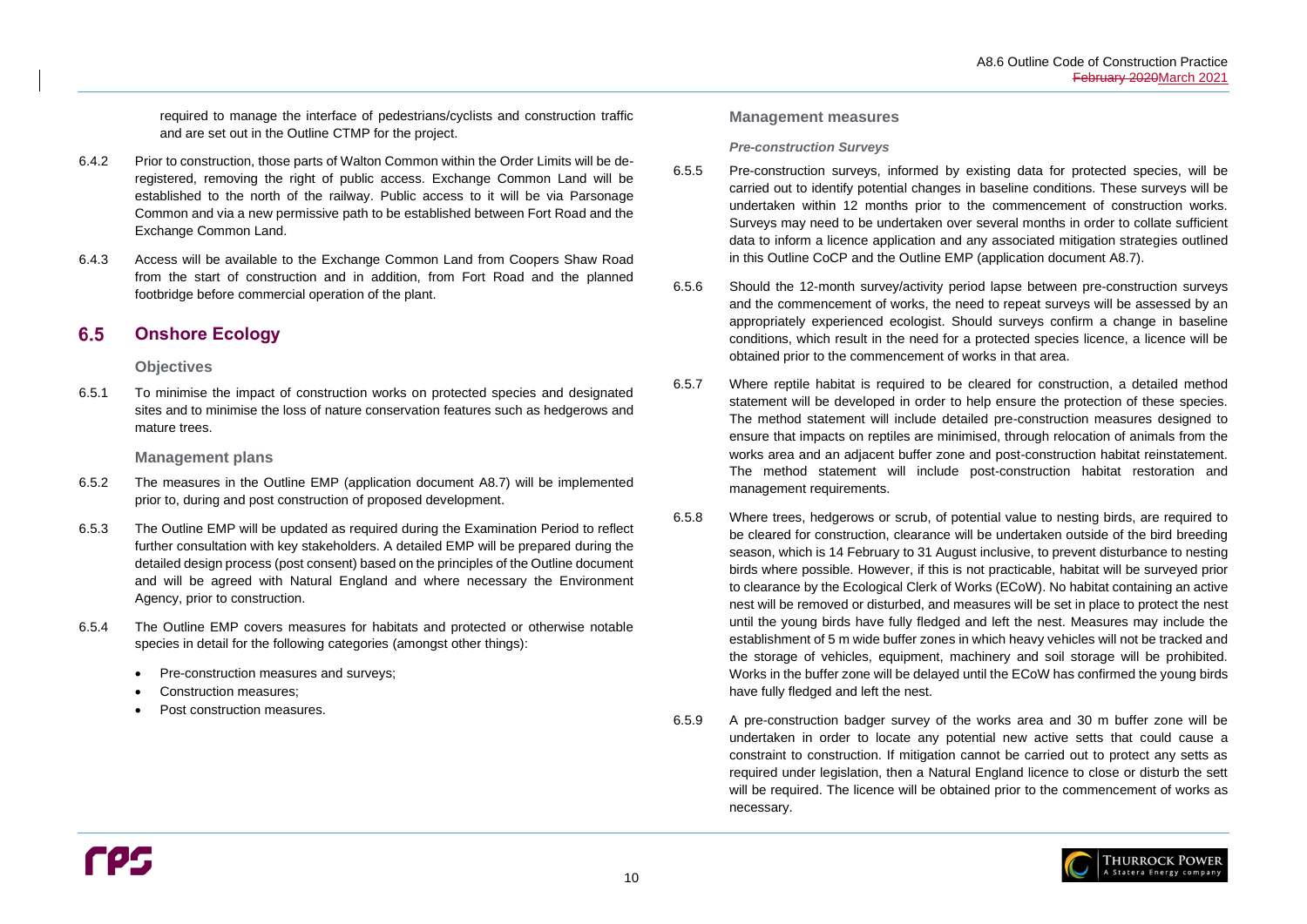6.5.10 Taking into account the mobile nature of water voles, pre-construction surveys will be undertaken to confirm the presence/absence of water voles along all watercourses of potential value to water voles. A Natural England licence would be obtained for works that affect water vole habitat.

#### *General Measures*

- 6.5.11 An ECoW will be present on site to oversee enabling works and construction where necessary. The ECoW will be a suitably experienced professional ecologist. The ECoW will review results of protected species surveys prior to the commencement of works and will contribute to all relevant construction method statements.
- 6.5.12 All ecology works described in this document and Outline EMP (application document A8.7) will be carried out under the guidance of the ECoW. All site workers will be informed of the role of the ECoW.
- 6.5.13 Site induction and toolbox talks will include mitigation requirements included in this Outline CoCP and in the Outline EMP (application document A8.7).
- 6.5.14 Vehicle speeds will be restricted to 15mph within the working corridor to minimise disturbance to various species.
- 6.5.15 In accordance with Sectio[n 6.9,](#page-17-0) appropriate and adequate measures will be set in place to ensure appropriate levels of dust control to ensure, as far as practicable, that no significant off-site dust effects will occur. Section [6.11,](#page-19-1) outlines pollution prevention measures that will be implemented to protect watercourses.
- 6.5.16 Night working will be avoided where practicable. Where night working is unavoidable, lighting fixtures will be directed away from habitat of value to protected or otherwise notable species, to minimise likely disturbance effects of light spillage.

#### *Species Measures*

6.5.17 Temporary habitat losses adjacent to Low Street Pit Local Wildlife Site where Great Crested Newts (GCN) are present, primarily affects arable land of low or no value to GCN. If practicable, works would be timed to avoid the active GCN season, however if this is not practicable, a GCN licence will be sought to include temporary fencing to exclude GCN from the works area within the vicinity of GCN ponds.

- 6.5.18 To protect reptile species, progressive and careful habitat clearance works such as the gradual strimming of above-ground vegetation such as brambles, rough grass and scrub, will be undertaken in select areas prior to construction, to deter reptiles from the working area where alternative habitat is available to them. Uprooting of vegetation of potential value to hibernating reptiles will be undertaken prior to the commencement of the hibernation period (November to March) to deter reptiles from hibernating in the area.
- 6.5.19 Method statements will include pre-construction measures to deter water voles from the working area and the establishment of an adequate buffer zone (i.e. up to 15 m where favourable habitat is present). Measures could potentially include:
	- Removal of channel and bank-side vegetative cover, up to a minimum of 1.5 m inland from the top of the bank between mid-February and early April;
	- The potential capture and translocation of water voles from working areas by an appropriately qualified and experienced ecologist;
	- A destructive search of water vole burrows within the working corridor under the watching brief of an appropriately qualified and experienced ecologist; and
	- Measures to protect sections of watercourses and ditches which will not be directly impacted.
- 6.5.20 Works will be conducted in accordance with Natural England guidance, which states that "*for summer works, vegetation removal should be carried out for a two-week period prior to development. Winter works should either carry out the mitigation in September and maintain unsuitable habitat until the works commence, or in the event of an emergency, trapping and vole proof fencing may have to be employed*" (Arnott, 2001). Works will also take into account best practice guidelines published in Strachan *et al.* (2011).

### *Biosecurity and invasive species*

- <span id="page-14-0"></span>6.5.21 The main risk is associated with the spread of invasive species in aquatic habitats (including vectors for disease), between watercourses or waterbodies. Measures to control the spread of invasive plants, where these have been identified, will include the following:
	- Ensuring vehicle tyres and wheel arches are cleared of mud, plants and other another;
	- Leaving removed material on site; and
	- incidents) all equipment that might come into contact with water.

organic material before moving from one site of the proposed development to

• Cleaning boots and disinfecting (away from ditches to prevent potential pollutant

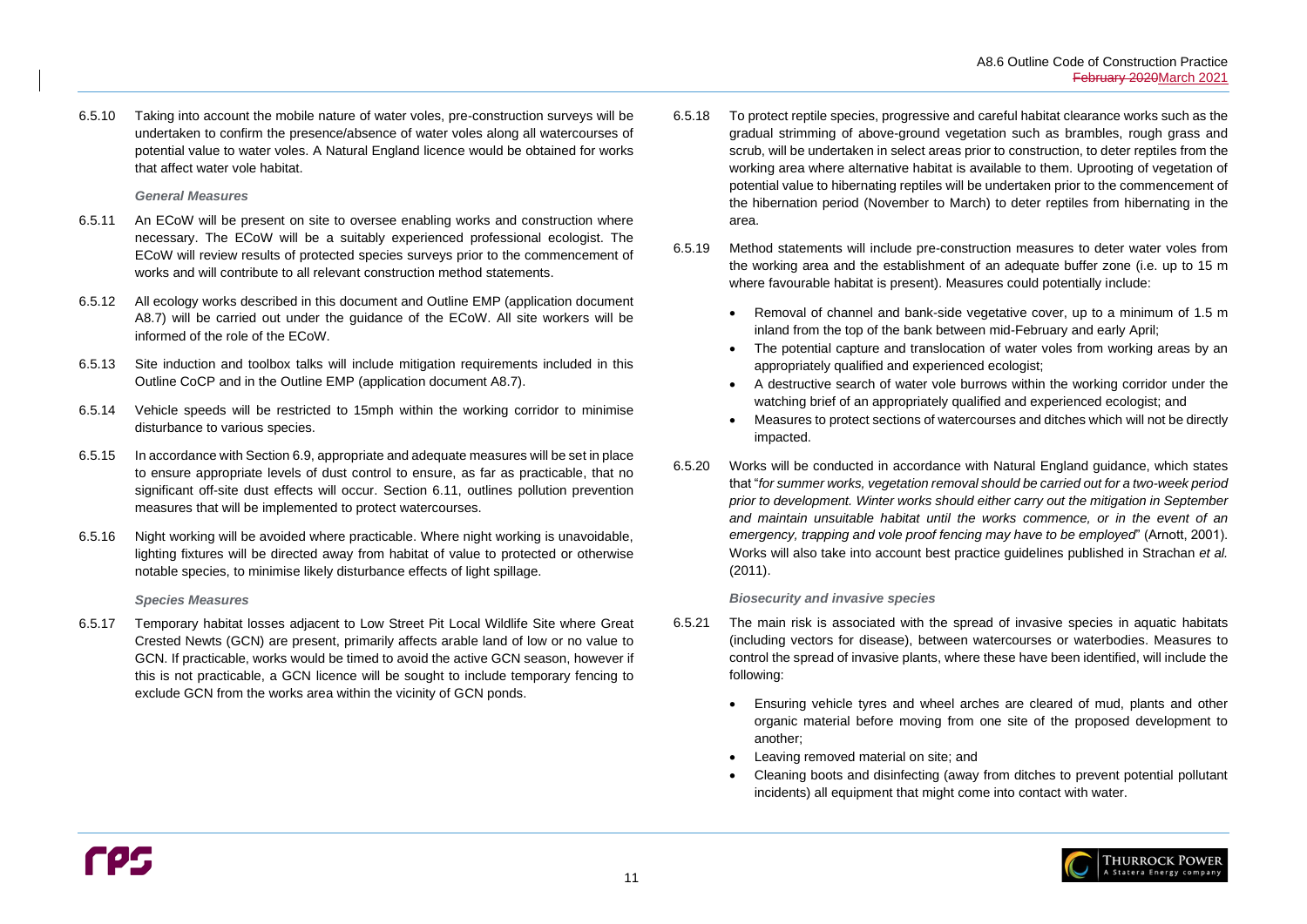

#### <span id="page-15-0"></span> $6.6$ **Marine Environment**

6.5.22 Appropriate measures will also be adopted when working in the vicinity of invasive terrestrial plants, if any are found. Where necessary, works will be supervised by the ECoW. Known locations of invasive plant species will be marked on site and vehicle movements restricted in the vicinity of these locations. Any spoil containing or likely to contain invasive plant material will be stored separately from non-contaminated spoil, and treated as appropriate, with the adopted control measures.

- 6.6.2 Site induction and toolbox talks will include mitigation requirements included in this CoCP and in the Outline EMP (application document A8.7) to help ensure adherence to the ecological mitigation strategy and protection of habitats and species of nature conservation interest.
- 6.6.3 All works will be carried out taking full account of legislative requirements and EA guidance.
- 6.6.4 Measures relating to pollution prevention are set out in Section [6.11,](#page-19-1) based on ES Volume 3, Chapter 15: Hydrology and Flood Risk. Measures include the provision of pollution incident response measures as part of the emergency planning (see Section [4.9\)](#page-9-4) and a drainage management plan to minimise potential pollution effects.
- 6.6.5 Biosecurity measures outlined in paragraphs [6.5.21](#page-14-0) and 6.5.22 will be implemented where relevant to minimise risk of spread of marine invasive and non-native species. Further measures specific to the Marine Environment may include:
	- the use of clean rock and aggregate for the construction of the causeway;
	- an appropriate construction methodology and control measures to prevent the spillage of concrete into the marine environment during the construction of the causeway;
	- the maintenance of dredging plant to reduce the risk of oil or fuel spillages when working in the foreshore; and
	- the selection of materials appropriate for use in or near water.

### **Objectives**

6.6.1 To minimise impacts to marine environment as a result of construction works seaward of Mean High-Water Springs (MHWS) for the proposed Thurrock Flexible Generation Plant causeway and associated works within the tidal Thames Estuary.

### **Management measures**

#### <span id="page-15-1"></span>6.7 **Traffic and Transport**

6.7.6 If deemed necessary by the relevant Local Highway Authority, where routine HGV vehicle movements are generated, e.g. during groundworks, the supplier will be requested to maintain a log, the purpose of which is to demonstrate compliance with following prescribed accesses off the A road network and delivery times in accordance with this CoCP (or any other agreed variances).

- 6.6.6 Works in the marine environment to construct the causeway and the berth will be undertaken in accordance with the requirements set by the Marine Management Organisation (MMO) and the Port of London as appropriate.
- 6.6.7 Up to 60 barge deliveries will be used for delivery to the causeway, as assessed in the Environmental Statement.

### **Objectives**

6.7.1 To carry out construction works in such a way that maintains highway safety and avoids or minimises adverse effects on local communities and highway users.

## **Management plans**

- 6.7.2 Prior to the commencement of construction traffic movements, a CTMP and a CWTP for the construction of the generation plant will be prepared in accordance with the Outline CTMP (application document A8.9) and Outline CWTP (application document A8.10) which accompany the application for development consent. The purpose of the CTMP is to document measures to manage construction traffic in accordance with the wider principles established in this Outline CoCP. The CWTP will include management measures specific to construction workers to mitigate transport impacts associated with the proposed development.
- 6.7.3 The CTMP will ensure that all construction traffic follows pre-prescribed routing, to avoid impacts on the wider network and conflicts with local users.
- 6.7.4 The CWMP will minimise the number of journeys on the local highway network by single occupancy private car, and therefore, limit the impact of congestion on local users and the environment.
- 6.7.5 All delivery contractors and construction staff will be instructed to use the construction access route in compliance with the CTMP and CWTP for all stages of the construction works by way of a condition of supply contracts.

### **Management measures**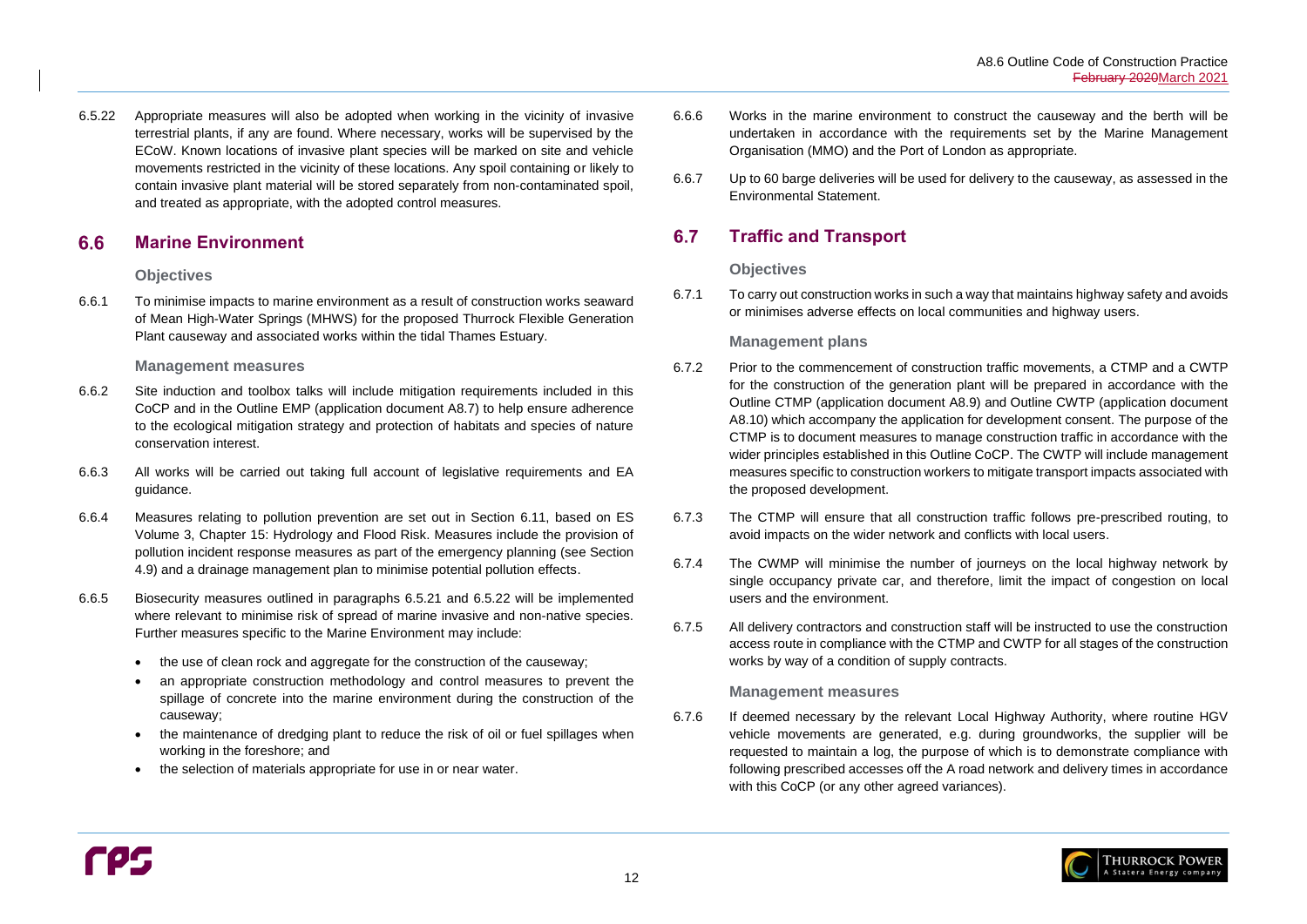

- 6.7.7 Along with other measures to minimise dust and dirt associated with the movement of construction vehicles outlined in Section [6.9,](#page-17-0) to minimise dust effects, where there is a risk of mud being deposited on the road, wheel wash facilities will be provided at each construction site. These may comprise a dry wheel 'wash' facility (rumble grids).
- 6.7.8 Parking facilities will be provided for construction workers to prevent inappropriate parking off-site.
- 6.7.9 Traffic management measures will be put in place at those points where cable trenches are cut across highways or where existing access rights are affected.
- 6.7.10 Local management of vehicle movements will be implemented to minimise the risks of vehicles meeting each other on narrow sections of the roads.

*Site Access*

- 6.7.11 To avoid adverse effects on communities and road users, suitable HGV routes have been identified.
- 6.7.12 Site accesses, junctions to the highway and construction haul routes will be as specified in the Outline CTMP (application document A8.9) and as shown in the Works Plan drawings forming part of the Development Consent Order or as otherwise agreed with Thurrock Council.
- 6.7.13 The design of the HGV access, including visibility standards and, where necessary, temporary speed restrictions on the adjacent highway, will be agreed with the relevant highway authority.
- 6.7.14 The construction site access will comply with the following general principles:
	- Have sufficient areas available at all times for all vehicles to enter and exit in a forward gear;
	- To be accepted into the works area directly without waiting on the highway;
	- Suitable surface finish:
	- Suitable fluming arrangements for any ditches at the side of the road; and
	- Provide for road-sweeping activity in the vicinity of the access.

### *Reducing vehicle movements*

6.7.15 Where possible, overall vehicle movement generation will be minimised through measures to encourage and promote sustainable travel and transport outlined in the CWTP.

#### <span id="page-16-0"></span>6.8 **Noise and Vibration**

- 6.7.16 Load sizes and vehicle usage will be monitored, and where possible, load and delivery consolidation to construction sites using alternative vehicles. The re-use of HGVs will be encouraged, where possible, such as backloading. Local suppliers will be used where practical to minimise the distance travelled by HGVs.
- 6.7.17 Where possible the principal contractor should seek to minimise overall vehicle movement generation through measures to encourage and promote sustainable travel and transport, for example by using a minibus to shuttle staff between key pick up locations and the compounds (main compound and secondary compounds).
- 6.7.18 It is expected that a number of loads which will reach the site via HGV will arrive via the Port of Tilbury. This will minimise the number of HGVs on the strategic highway network.

### *Abnormal Indivisible Loads*

6.7.19 A route for AILs has been identified whereby loads will arrive via the proposed jetty causeway on the River Thames and reach the Flexible Generation Plant. AILs will not need to use the highway network.

*Vehicle breakdowns and emergency events* 

6.7.20 In the event of a major incident in the local area that requires good accessibility along the road network, or in the event of road closures following an incident, the emergency services can direct construction vehicles to make use of alternative routes. In certain circumstances the emergency services may wish to restrict the volume of traffic in the road network. Under such circumstances, the principal contractor may instruct the temporarily delay or cancellation of deliveries to reduce the burden on the wider highway network.

### *Coordination with other developments*

6.7.21 Thurrock Power will liaise with the Local Highway Authority and other major projects, such as Tilbury 2 and the Lower Thames Crossing (should that be consented) to manage combined construction (or operational, in the case of the port) traffic.

### **Objective**

6.8.1 To control and limit the noise and vibration levels generated by the construction of the proposed development, so far as reasonably practicable to minimise disturbance to sensitive receptors.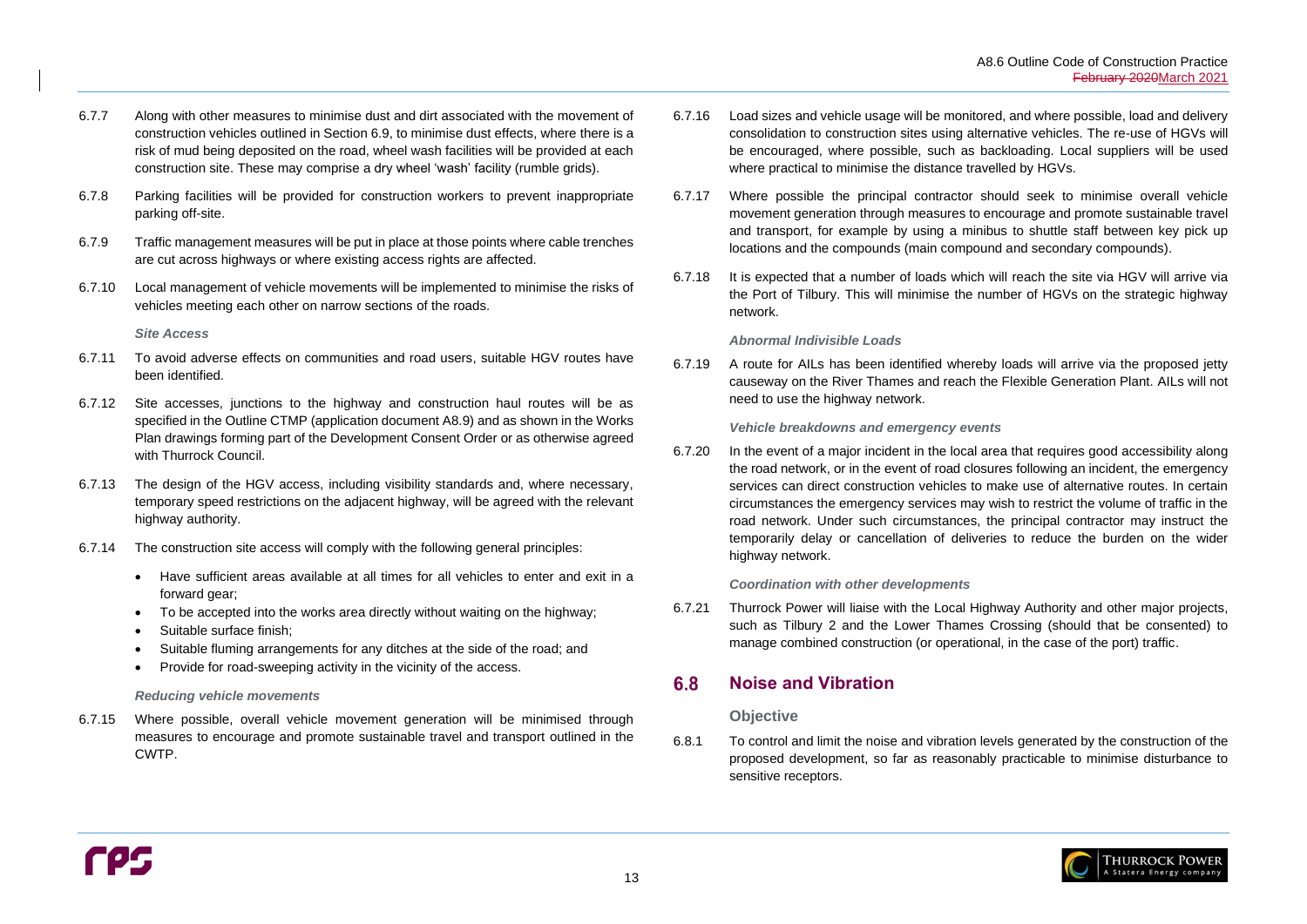### **Mitigation measures**

#### <span id="page-17-0"></span>**Air Quality** 6.9

- 6.8.2 To manage noise and vibration generating activities, all works will be carried out in accordance with the following principles:
	- Best Practicable Means (BPM), for example the use of quieter alternative methods, plant and/or equipment, where reasonably practicable; the use of site hoardings, enclosures, acoustic barriers, portable screens and/or screening of noisier items of plant, where reasonably practicable; and maintaining and operating all vehicles, plant and equipment in an appropriate manner, to ensure that extraneous sound from mechanical vibration, creaking and squeaking is kept to a minimum.
	- Where required, construction noise management measures for specific construction activities will be agreed with Thurrock Council prior to the start of construction and set out in the final CoCP.
	- As outlined in Section [4.1,](#page-8-1) normal construction working hours will be Monday to Friday 08:00-18:00 and Saturday 08:00-13:00 unless otherwise agreed with Thurrock Council. No Sunday, bank holiday or night working is proposed except where certain activities cannot be interrupted and require 24-hour working.

• \*Develop and implement a Dust Management and Monitoring Plan (DMMP), which inspections.-

### **Objective**

6.9.1 To minimise the generation of dusts near sensitive receptors during construction and to facilitate community engagement and a proactive approach to complaints regarding nuisance dusts.

### **Mitigation measures**

- 
- Make the complaints log available to the local authority when asked.
- action taken to resolve the situation in the log book.

6.9.2 These are based on the 'highly recommended' and 'desirable' (indicated by a \*) mitigation measures recommended in the Institute of Air Quality Management (IAQM) dust guidance (IAQM, 2014) and are subject to refinement based on practical experience obtained during construction on site.

#### *Communications*

- Develop and implement a stakeholder communications plan that includes community engagement before work commences on site.
- Display the name and contact details of person(s) accountable for air quality and dust issues on the site boundary. This may be the environment manager/engineer or the site manager.
- \*Display the head, regional or local office contact information.

○ The principal method of monitoring will be the log of daily visual inspections during construction hours. It is not proposed to The need for any undertake additional dust deposition, dust flux, and/or real-time PM<sub>10</sub> continuous monitoring will be confirmed in the DMMP subject to assessment of dust risk from specific construction activities and areas -to be determined in detail at the time of preparing the DMMP.for this project at this location, given the



#### *Dust Management*

may include measures to control other emissions, approved by the local authority. The level of detail will depend on the risk and should include, where relevant, the 'highly-recommended' measures in the IAQM guidance. The 'desirable' measures may be included as appropriate for the site. The DMMP will include visual

### *Site Management*

• Record all dust and air quality complaints, identify cause(s), take appropriate measures to reduce emissions in a timely manner, and record the measures taken.

• Record any exceptional incidents that cause dust and/or abnormal air emissions, based on the environmental manager's judgement, either on- or off-site, and the

### *Monitoring*

○ \*Undertake daily on-site and off-site inspection, where receptors (including roads) are nearby (within 100m of the site boundary) and along access roads for up to 500m, to monitor dust, record inspection results, and make the log available to the local authority when asked. This should include regular checks of surfaces such as street furniture, cars and window sills within 100 m of the

- Visual Checks:
	- site boundary, including a photographic record.
	- authority when asked.
	- dust are being carried out and during prolonged dry or windy conditions.
- Quantitative Monitoring:
	-

○ \*Carry out regular site inspections to monitor compliance with the DMMP, record inspection results, and make an inspection log available to the local

○ Increase the duration of site inspections by the person accountable for air quality and dust issues on site when activities with a high potential to produce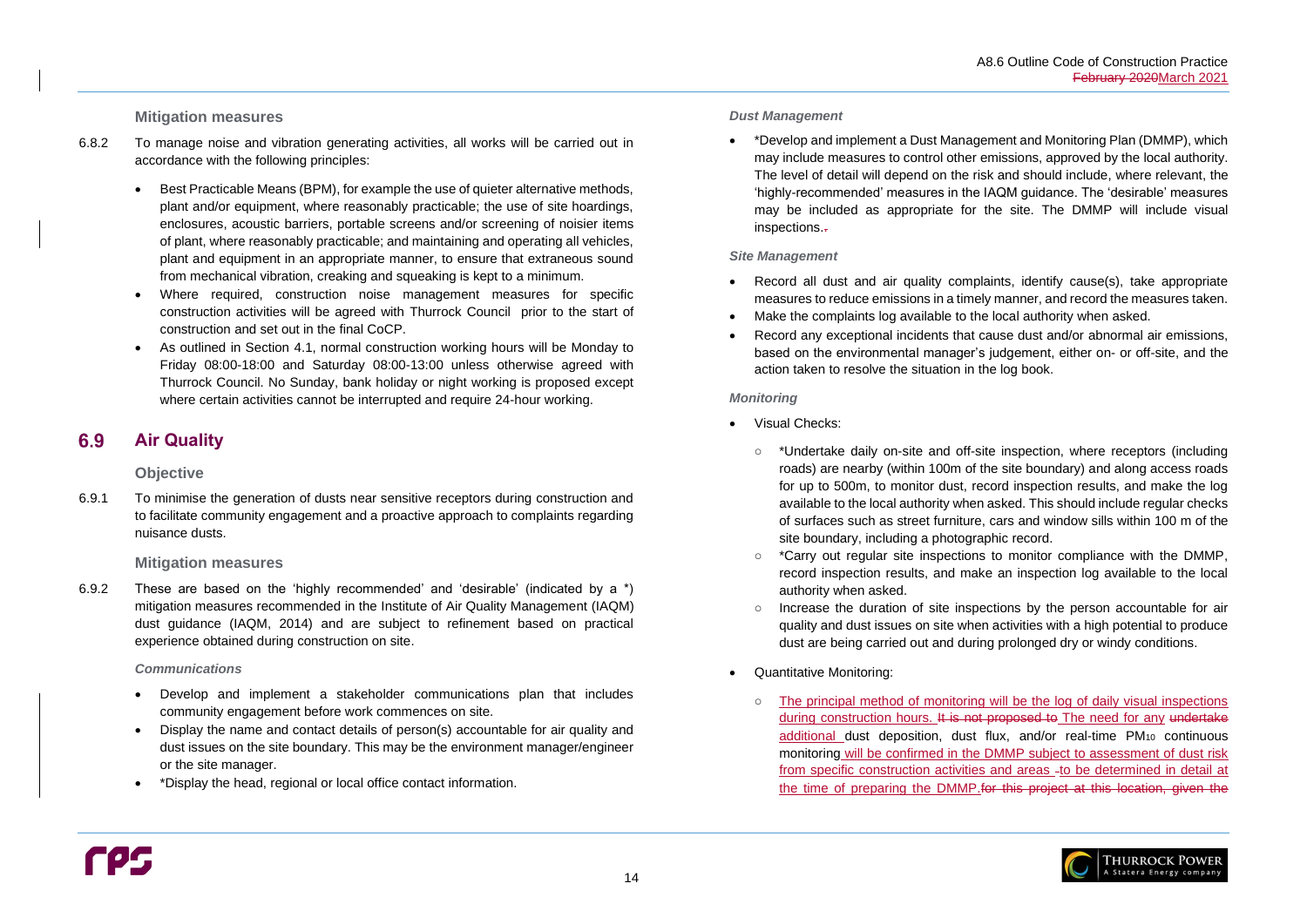

### distance to sensitive receptors. The principal method of monitoring will be the log of daily visual inspections during construction hours.

### *Preparing and maintaining the site*

- Plan site layout so that machinery and dust causing activities are located away from receptors, as far as is possible.
- Enclose specific operations where there is a high potential for dust production and the site is active for an extended period.
- Avoid site runoff of water or mud.
- Keep site fencing, barriers and scaffolding clear.
- Remove materials that have a high potential to produce dust from site as soon as practical, unless being re-used on site.
- Cover, seed or fence stockpiles to prevent wind whipping in dry conditions.

### *Operating vehicle/machinery and sustainable travel*

- \*Ensure all vehicles switch off engines when stationary no idling vehicles.
- \*Avoid the use of diesel- or petrol-powered generators and use mains electricity or battery powered equipment where practicable.
- \*Impose and signpost a maximum-speed-limit of 15 mph on surfaced and 10 mph on un-surfaced haul roads and work areas (if long haul routes are required these speeds may be increased with suitable additional control measures provided, with the agreement of the local authority, where appropriate).
- Produce a Construction Logistics Plan to manage the sustainable delivery of goods and materials.
- \*Implement a Travel Plan that supports and encourages sustainable travel (public transport, cycling, walking, and car-sharing).

### *Construction Operations*

- Only use cutting, grinding or sawing equipment fitted or in conjunction with suitable dust suppression techniques such as water sprays or local extraction (e.g. suitable local exhaust ventilation systems).
- Ensure an adequate water supply on the site for effective dust/particulate matter suppression/mitigation, using non-potable water where possible and appropriate.
- Use enclosed chutes and conveyors and covered skips.
- Minimise drop heights from conveyors, loading shovels, hoppers and other loading or handling equipment and use fine water sprays on such equipment where appropriate.
- Ensure equipment is readily available on site to clean any dry spillages and clean up such spillages as soon as reasonably practicable after the event using wet cleaning methods where practical.

#### *Waste management*

• Avoid bonfires and burning of waste materials.

### *Measures specific to earthworks*

- \*Re-vegetate earthworks and exposed areas/soil stockpiles to stabilise surfaces as soon as practicable.
- \*Use Hessian, mulches or trackifiers where it is not possible to re-vegetate or cover with topsoil, as soon as practicable.
- \*Where practicable, only remove the cover in small areas during work and not all at once.

### *Measures specific to construction*

- \*Avoid scabbling (roughening of concrete surfaces) if possible.
- Ensure sand and other aggregates are stored in bunded areas and are not allowed to dry out, unless this is required for a particular process, in which case ensure that appropriate additional control measures are in place.
- \*Ensure bulk cement and other fine powder materials are delivered in enclosed tankers and stored in silos with suitable emission control systems to prevent escape of material and overfilling during delivery.
- \*For smaller supplies of fine powder materials ensure bags are sealed after use and stored appropriately to prevent dust.

### *Measures specific to trackout*

- Use water-assisted dust sweeper(s) on the access and local roads, to remove, as necessary, any material tracked out of the site.
- Avoid dry sweeping of large areas.
- Ensure vehicles entering and leaving sites are covered to prevent escape of materials during transport.
- Inspect on-site haul routes for integrity and instigate necessary repairs to the surface as soon as reasonably practicable.
- Record all inspections of haul routes and any subsequent action in a site log book. • Install hard surfaced haul routes where practicable, which are regularly damped down in dry weather with fixed or mobile sprinkler systems, or mobile water
- bowsers and regularly cleaned.
- Implement a wheel washing system (with rumble grids to dislodge accumulated dust and mud prior to leaving the site where reasonably practicable).
- Ensure there is an adequate area of hard surfaced road between the wheel wash facility and the site exit, wherever site size and layout permits.
- Access gates to be located at least 10 m from receptors where possible.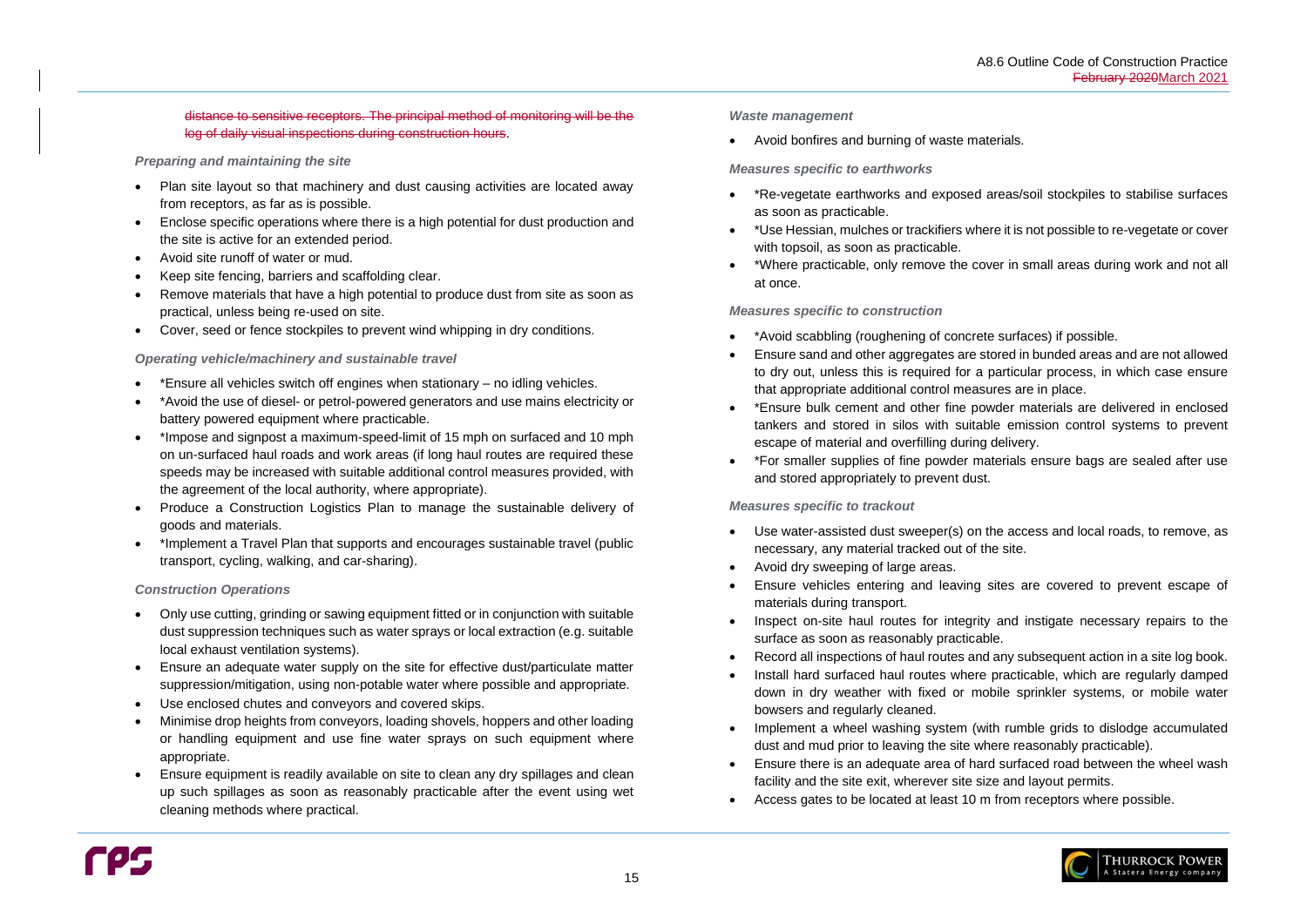

#### <span id="page-19-0"></span>**Climate Change**  $6.10$

### **Objectives**

6.10.1 To minimise as far as reasonably practicable effects to climate as a result of greenhouse gas (GHG) emissions generated during the construction phase.

### **Management measures**

#### <span id="page-19-1"></span>**Hydrology and Flood Risk** 6.11

- 6.10.2 The primary impact of GHG emissions generated during the construction period would be as a result of embodied carbon within construction materials used such as concrete and steel, i.e. the indirect GHG emissions generated from the supply chain in the production of those materials. Direct GHG emissions produced during the construction phase will include on site fuel consumption and emissions form construction plant.
- 6.10.3 Measures to reduce construction plant and site vehicle GHG emissions, as far as reasonably practicable, will include the following:
	- Vehicle engines will be switched off when stationary;
	- Mains electricity or battery powered equipment will be used instead of diesel- or petrol-powered equipment/generators, where feasible;
	- Re-use materials on site, as far as reasonably practicable, to minimise the number of vehicle deliveries and thus limit vehicle emissions;
	- Seek a reduction on the total materials required and hence embodied carbon through lean/efficient design;
	- Specify materials with low embodied carbon (e.g. based on data in the Building Research Establishment (BRE) Green Guide to Specification or product environmental product declarations (EPDs));
	- Source materials locally, where possible, to reduce transport GHG emissions; and
	- Consider use of an established methodology such as PAS2080 (Carbon Management in Infrastructure) (BSI, 2016) and/or life-cycle analysis to guide lowcarbon design and construction, set a feasible reduction target and quantify its achievement.

### **Objective**

6.11.1 To minimise the risk of surface water flooding during the construction phase, to prevent pollution of surface watercourses and to minimise the impact on local surface water features.

#### **Management measures**

#### *Best practice guidance*

- 6.11.2 Construction work would be undertaken in accordance with the following guidance:
	- Defra and EA (2018) guidance for discharges to surface water and groundwater: environmental permits;
	- EA and Defra (2019) Flood risk activities: environmental permits; • Defra and EA (2015) (updated in 2018) Oil storage regulations for businesses; • EA Pollution Prevention Guidance, which have been withdrawn. However, still
	-
	- provide useful best practice guidance:
		- EA (2014a) Pollution Prevention Guidance Note 6: Pollution Prevention Guidelines – Working at Construction and Demolition Sites; ○ EA (2014b) Pollution Prevention Guidance Note 5: – Working in, near or liable
		- to affect watercourses;
	- CIRIA (2001) Control of Water Pollution from Construction Sites Guidance for Consultants and Contractors;
	- CIRIA (2015a) SuDS Manual, including the following measures:
		- Prevent surface water being affected during earthwork operations. No discharge to surface watercourses will occur without permission from the EA; ○ Wheel washers and dust suppression measures to be used as appropriate to
		- prevent the migration of pollutants;
		- Regular cleaning of roads of any construction waste and dirt to be carried out; A construction method statement to be submitted for approval by the
		- responsible authority;
	- CIRIA (2015b) Environmental good practice on site guide;
	- CIRIA (2006a) Control of water pollution from linear construction projects: technical guidance;
	- CIRIA (2006b) Control of water pollution from linear construction projects: site guide;
	- Defra and EA (2005) Flood Risk Assessment Guidance for New Development, Phase 2.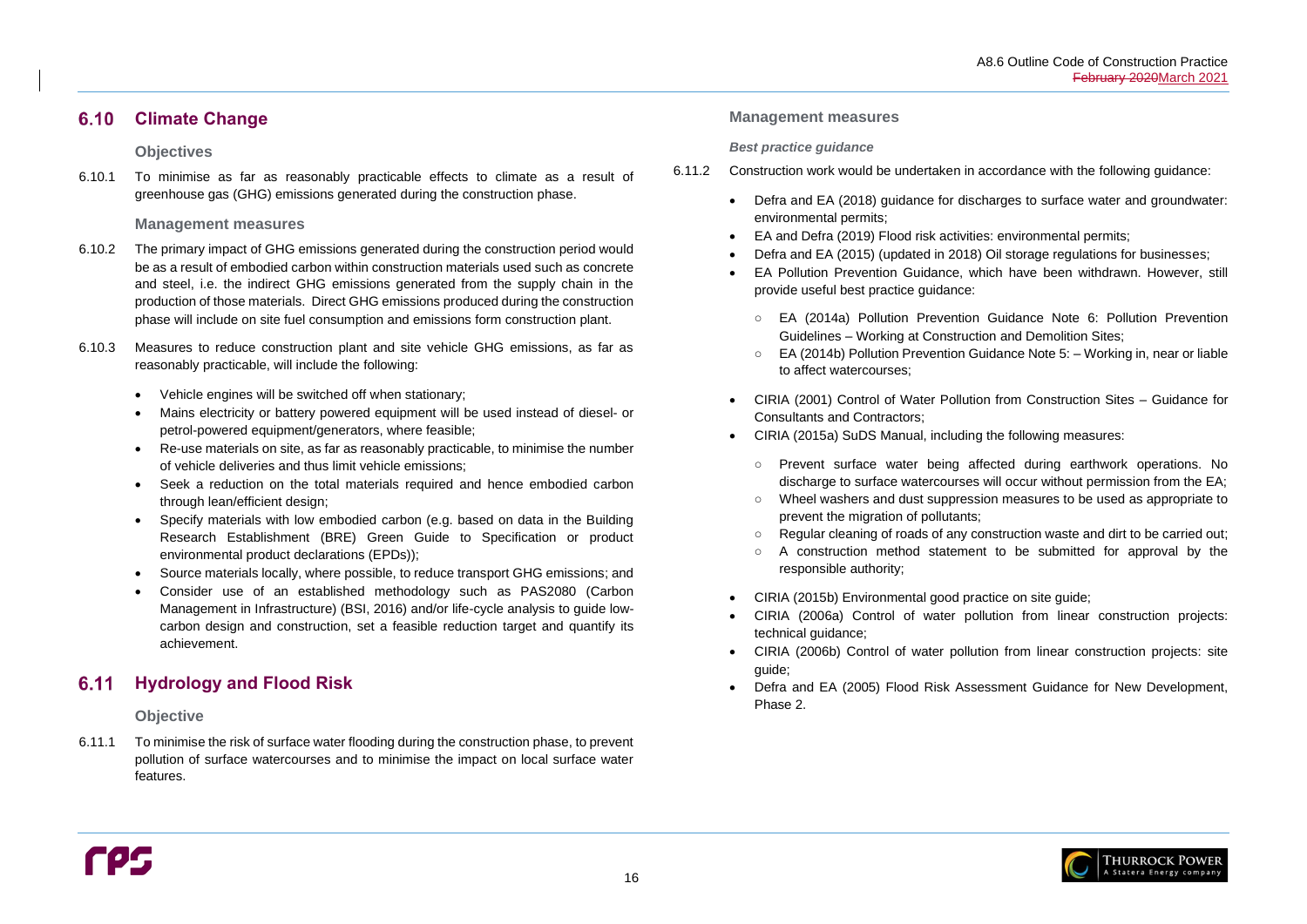

#### *Pollution prevention measures*

- 6.11.3 As outlined in paragraph [6.12.8,](#page-21-1) refuelling of machinery will be undertaken within designated areas where spillages can be easily contained. Machinery will be routinely checked to ensure it is in good working condition. Any tanks and associated pipe work containing oils and fuels will be double skinned and be provided with intermediate leak detection equipment.
- 6.11.4 The following specific mitigation measures for the protection of surface water during construction activities will be implemented:
	- A briefing for all staff highlighting the importance of water quality, the location of watercourses and pollution prevention measures will be included within the site induction;
	- Areas with prevalent run-off will be identified and drainage actively managed, e.g. through bunding and / or temporary drainage;
	- Areas at risk of spillage, such as vehicle maintenance areas and hazardous substance stores (including fuel, oils and chemicals) will be bunded and carefully sited to minimise the risk of hazardous substances entering the drainage system or the local watercourses. Additionally, the bunded areas will have impermeable bases to limit the potential for migration of contaminants into groundwater in the event of any leakage / spillage. Bunds used to store fuel, oil etc. will have a 110% capacity of the volume of fuel, oil etc. to be stored;
	- Disturbance to areas close to watercourses will be reduced to the minimum necessary for the work;
	- Excavated material will be placed in such a way as to avoid any disturbance of areas near to the banks of watercourses and any spillage into the watercourses;
	- Construction materials will be managed in such a way as to effectively minimise the risk posed to the aquatic environment; and
	- Plant machinery and vehicles will be maintained in a good condition to reduce the risk of fuel leaks.
- 6.11.5 Aleasures to manage surface runoff will include the use of settling tanks or ponds to remove sediment, installation of a hydraulic brake and the installation of pre-installed culvert (flume) pipes in the watercourse under the construction accesses and haul road. The pipe would be of suitable size to accommodate the water volumes and flows, or temporary bridging may be installed. The accesses and haul roads would be removed at the end of the construction programme and measures would be implemented to ensure that watercourses, including their banks, are reinstated to their previous condition where possible.

#### <span id="page-20-0"></span> $6.12$ **Geology, Hydrogeology and Land Contamination**

- 6.11.56.11.6 Specific measures to avoid bentonite breakout will be specified in the method statements the relevant works. General site management principles will include checking sealed areas checking for breakout. If detected, works in the immediate vicinity will be stopped and the spill contained and removed.
- 6.11.66.11.7 In terms of flood defence, the existing tidal defence will maintain the current standard of protection with crest levels for embankments and tidal doors set to equal existing defence levels during the period of construction.
- 6.11.76.11.8 Measures will be implemented to ensure that the risk of flooding is not increased during construction. Temporary construction compound(s) will be constructed using permeable material underlain by a permeable geotextile membrane, Surface water runoff will be intercepted via a temporary drainage system. The system will manage surface runoff from the construction compound in terms of both flow rate and water quality in accordance with local policies.
- 6.11.86.11.9 In terms of the gas pipeline and underground cable crossings, all major watercourses will be crossed using trenchless techniques. Access roads and temporary crossings required for vehicular access during construction will provide culverts to maintain existing ditch flows. A method statement for the proposed crossing methodologies will be developed during the detailed design stage.

### **Objectives**

6.12.1 To protect the underlying secondary and principal aquifers in terms of groundwater quality and flow and to mitigate potential adverse effects to human receptors from potential sources of contamination.

### **Management measures**

- 6.12.2 Good environmental practices will be implemented during the construction phase based on current legal responsibilities and guidance on good environmental management in: CIRIA C532 Control of Water Pollution from Construction Sites – Guidance for Consultants and Contractors (2001); and CIRIA C648 Control of Water Pollution from Linear Construction Projects (2006).
- 6.12.3 Further site investigation will be undertaken post consent and prior to the commencement of the construction phase. The scope of the investigation will be based on the findings of Appendix 16.1: Phase 1 Preliminary Risk Assessment and will include ground gas monitoring and groundwater sampling/ monitoring as appropriate.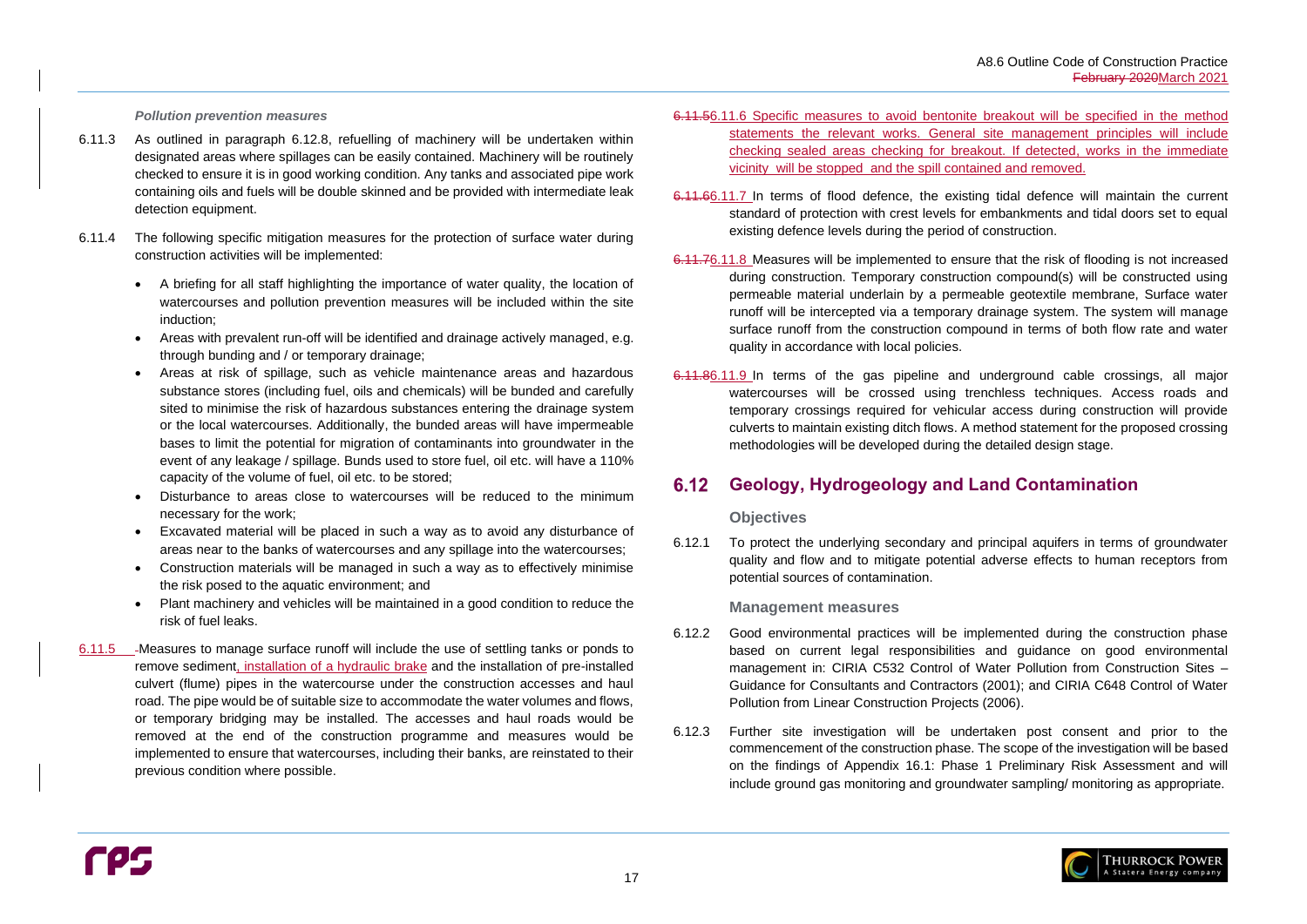

- 6.12.4 Based on the findings of the site investigation, a remediation strategy will be prepared to address any areas of ground or groundwater contamination assessed as requiring remediation. Where necessary, a piling risk assessment/dewatering risk assessment will be undertaken as part of the remediation strategy. The assessment will be undertaken in accordance with relevant EA guidance, including Piling and Penetrative Ground Improvement Methods on Land Affected by Contamination: Guidance on Pollution Prevention (National Groundwater & Contaminated Land Centre report NC/99/73, May 2001.
- 6.12.5 A written scheme will be prepared to deal with any previously unidentified contamination of land or groundwater discovered during construction. This will include briefing site personnel to be vigilant for any unusual visual or odorous characteristics of soils and groundwater.
- 6.12.6 Sources of silt and contaminated water will be mitigated as far as practicable by implementing the following measures:
	- Minimise dewatering and pumping of excavations and subsequent disposal of water;
	- Minimise runoff from exposed ground and stockpiles;
	- Minimise runoff from plant and wheel washing;
	- Avoidance of fuel spillages;
	- Use appropriate waste storage and disposal measures.
- 6.12.7 Measures to prevent and control spillage of oil, chemicals and other potentially harmful liquids will be implemented. Appropriate storage and handling of materials and products will be provided and will include for example:
	- Designated areas for the unloading, storage and handling of materials and products will be clearly marked;
	- Avoidance of oil storage within 50 metres of a spring, well or borehole;
	- Avoidance of oil storage within 10 metres of a watercourse;
	- Avoidance of oil storage where oil could run over hard ground into a watercourse;
	- Secondary containment system that can hold at least 110% of the oil volume stored; and
	- Avoidance of storage of oil in areas at risk of flooding, unless fully protected.
- <span id="page-21-1"></span>6.12.8 In accordance with The Control of Pollution (Oil Storage) (England) Regulations 2001, refuelling of machinery will be undertaken within designated areas where spillages can be easily contained. Machinery will be routinely checked to ensure it is in good working condition; and any tanks and associated pipe work containing oils and fuels will be double skinned and be provided with intermediate leak detection equipment and spill kits.
- 6.12.9 Any leaks or spillages of potentially polluting substances will be contained, collected and then removed from site in an appropriate manner e.g. use of absorbent material, bunding or booms. A pollution incident response plan will be prepared which all site personnel will be required to adhere to (see Section [4.9\)](#page-9-4).
- 6.12.10 Used oils will be disposed of in accordance with Environmental Permitting (England and Wales) Regulations 2016.
- 6.12.11 Construction workers will be provided with appropriate risk assessments, which will address the potential for contaminated soil to be encountered. Appropriate Personal Protective Equipment (PPE) (e.g. disposable coveralls, gloves and particulate/vapour masks) will be provided to protect ground workers in the event that contaminated soils and/or groundwater are encountered.
- 6.12.1 Any construction work required in confined spaces will be undertaken in accordance with the appropriate health and safety controls.

# <span id="page-21-0"></span>**6.13 Management of Construction Waste**

- 6.13.1 Waste generated during the construction process will be managed in accordance with the principles of the waste hierarchy (i.e. avoid, reduce, reuse, recycle, recover, disposal). A Site Waste Management Plan (SWMP) will prepared prior to construction setting out the types and estimated quantities of waste that would be generated from construction. During construction the SWMP will be updated to record the movement of wastes from the site and how it is managed.
- 6.13.2 A dedicated area will be provided on the site to manage and provide temporary storage for waste generated during the construction process. Waste materials will either be separated at source into key materials or off site via a waste contractor. All waste will be transported and managed by appropriately licenced contractors and subject to duty of care.

 $6.12.1$